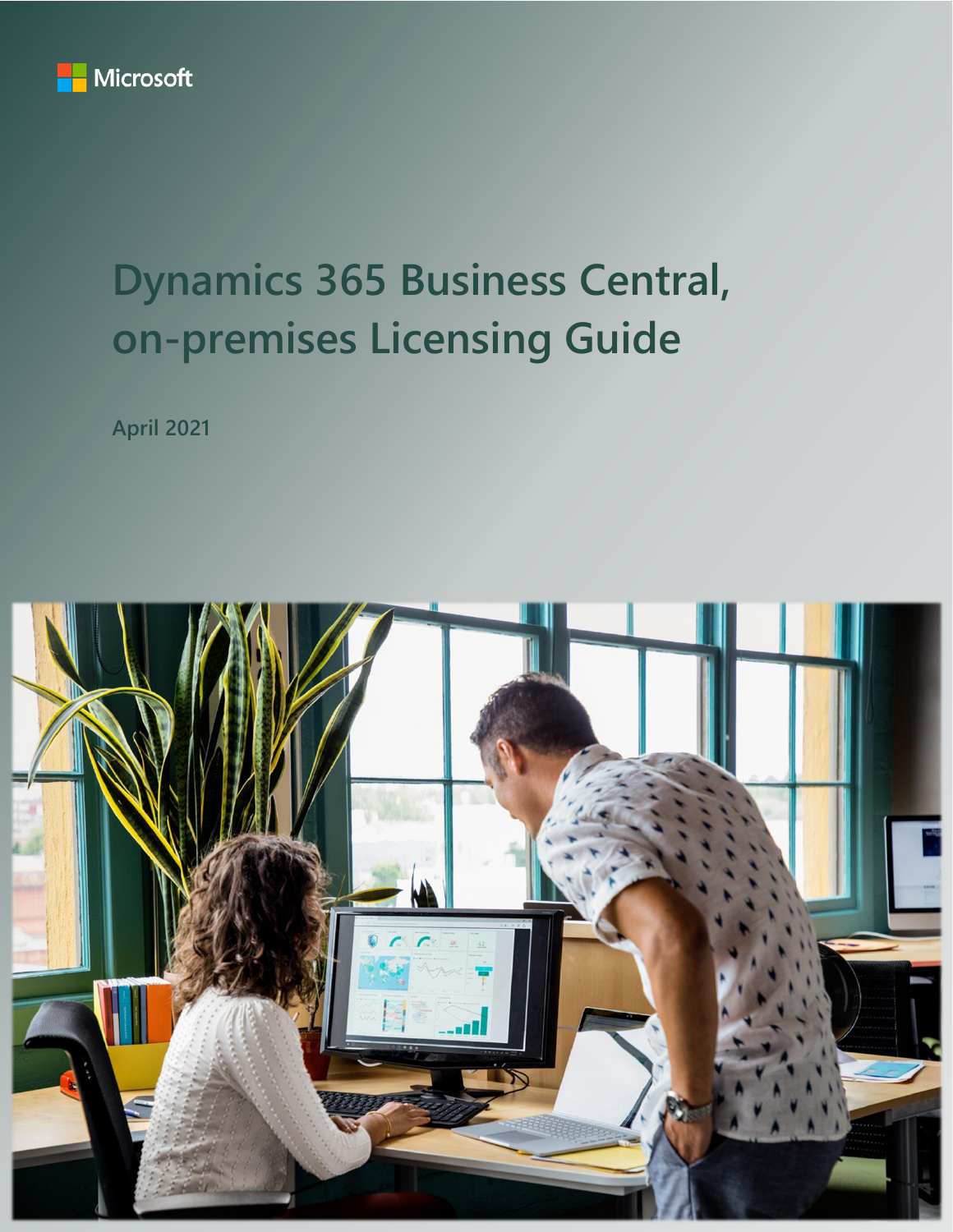# **What's new in this licensing guide?**

This licensing guide was updated to reflect licensing updates and new online service offerings as of April 2021.

| <b>Business Central</b> | Type of Change | New offer or Change                                                |
|-------------------------|----------------|--------------------------------------------------------------------|
| Essentials              |                | Application Builder and Solution Developer are no longer available |
| Premium                 | Removed        | for purchase. Removed from the Configuration Component table       |
| Essentials              |                |                                                                    |
| Premium                 | Added          | Added the configuration components included for each user license. |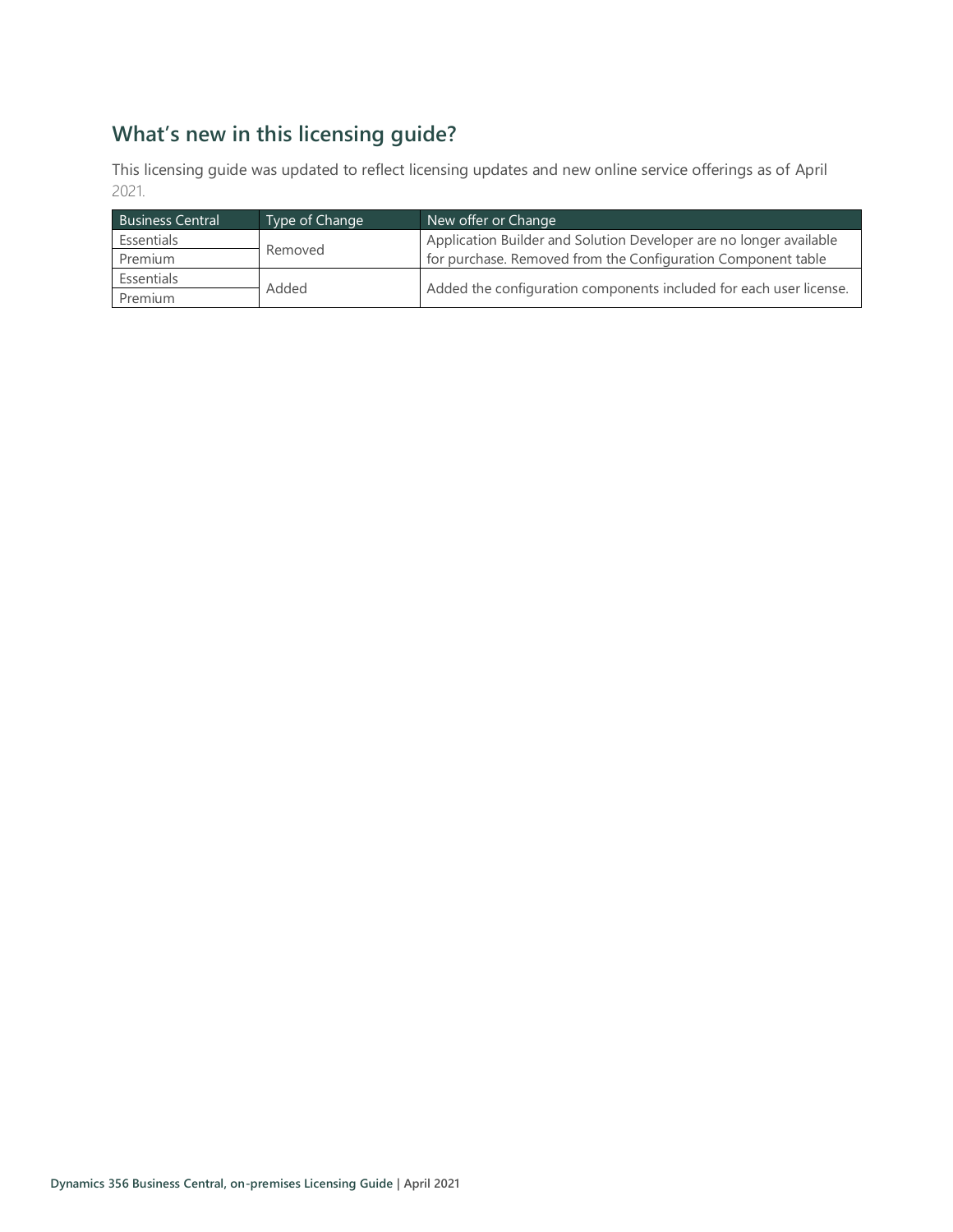# Contents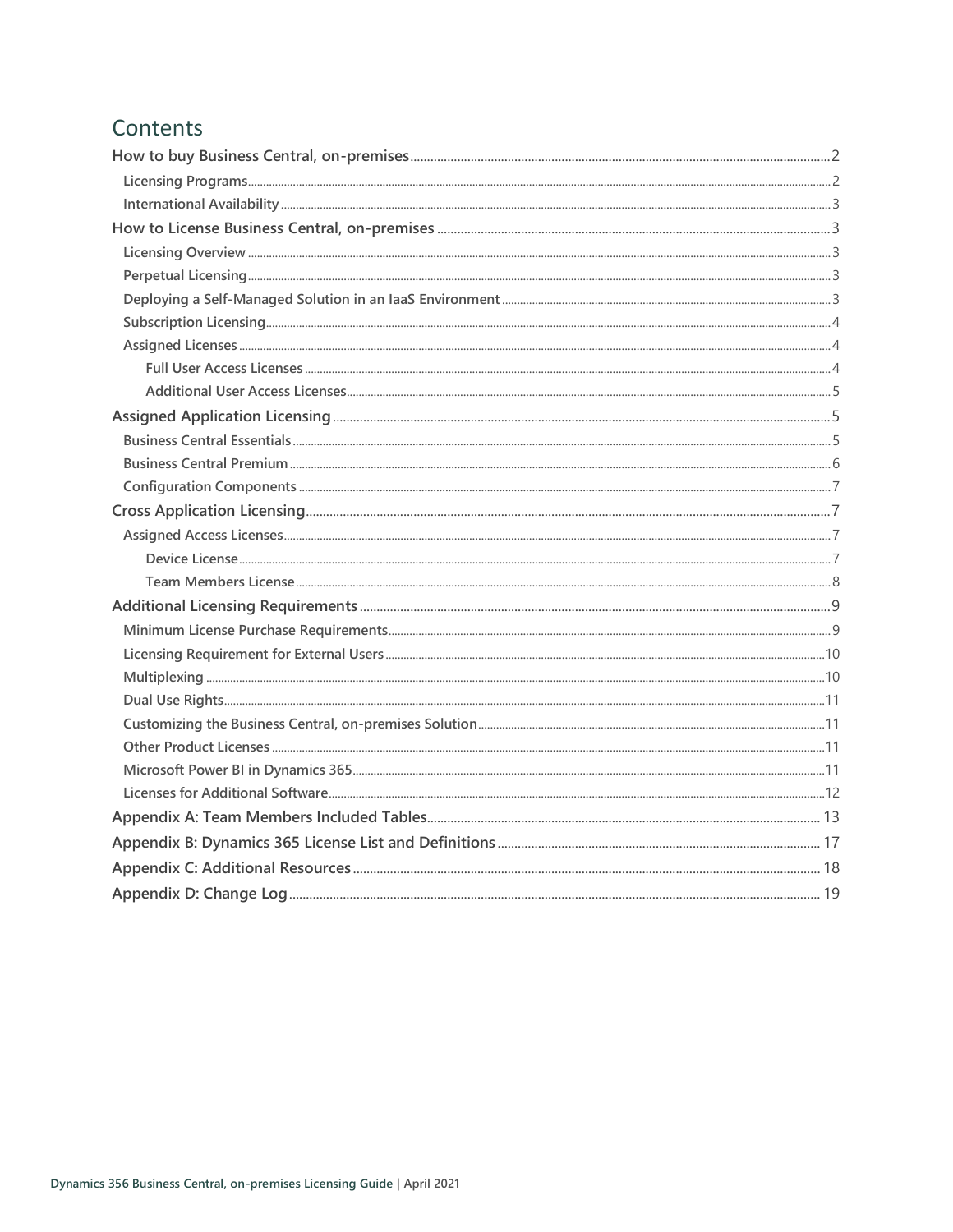# **Using This Guide**

Use this guide to improve your understanding of how to license Microsoft Dynamics 365 Business Central 365 on-premises under the Perpetual Licensing or the Subscription Licensing model. Dynamics 365 Business Central, on-premises fits the needs of midsize businesses with core business needs. It helps organizations connect their financials, sales, purchase, inventory, projects, service, and operations.

This document applies for users with Dynamics 365 Business Central licenses and does not supersede or replace any of the legal documentation covering use rights. For brevity and ease of reading, the Dynamics 365 Business Central application names are shortened, to exclude "Dynamics 365".

For help determining the right technology solution for any given organization, including the license requirements for a specific product or scenario, consult with your Microsoft Dynamics Certified Partner.

This guide does not supersede or replace any of the legal documentation covering use rights for Microsoft products. Specific product license terms are detailed in the Software License Terms (SLT) document, which is available at<https://go.microsoft.com/fwlink/?linkid=2009120&clcid=0x409>.

An important distinction to make is between license keys (activation keys) and license entitlements. License keys activate the Microsoft Dynamics software. License entitlements are what customers are entitled to run, and use based on the licenses acquired as described in the SLT.

This document does not apply to Microsoft Dynamics AX, Microsoft Dynamics GP, Microsoft Dynamics NAV, Microsoft Dynamics SL, Microsoft Dynamics 365 for Operations, on-premises, or Microsoft Dynamics 365 (On-Premises). This guide is not intended to influence the choice of Microsoft Dynamics products and services. The examples presented in this guide are illustrative. Microsoft Corporation reserves the right to review and/or update the existing version of this document without any advance notice.

# <span id="page-3-0"></span>**How to buy Business Central, on-premises**

### <span id="page-3-1"></span>**Licensing Programs**

Business Central, on-premises licenses are only available through the Dynamics Price List (DPL) and licensed through one of two licensing models: Perpetual Licensing and Subscription Licensing:

- **Perpetual Licensing:** software is licensed with permanent usage rights. Customers may use the licensed version of the software for as long as they choose. Perpetual Licensing is an option if customers prefer an upfront investment or want to manage their solution internally and will run the software on their premises (or, subject to license mobility rights, have it hosted by a thirdparty Infrastructure as a Service [IaaS] provider acting as their agent).
- **Subscription Licensing:** license the use of software with non-perpetual rights, meaning customer can use the software only during the term of the agreement secured by periodic payments. This model lowers initial licensing costs and provides customers with the flexibility to increase or decrease subscription license counts from one subscription term to the next. Subscription Licensing can be used when customers want to have their ERP solution hosted and managed as Software as a Service (SaaS) by their partner or any third party. Alternatively, the software may be deployed on their premises, provided that their Business Central, on-premises partner provides day-to-day management services and maintains sole control over the solution.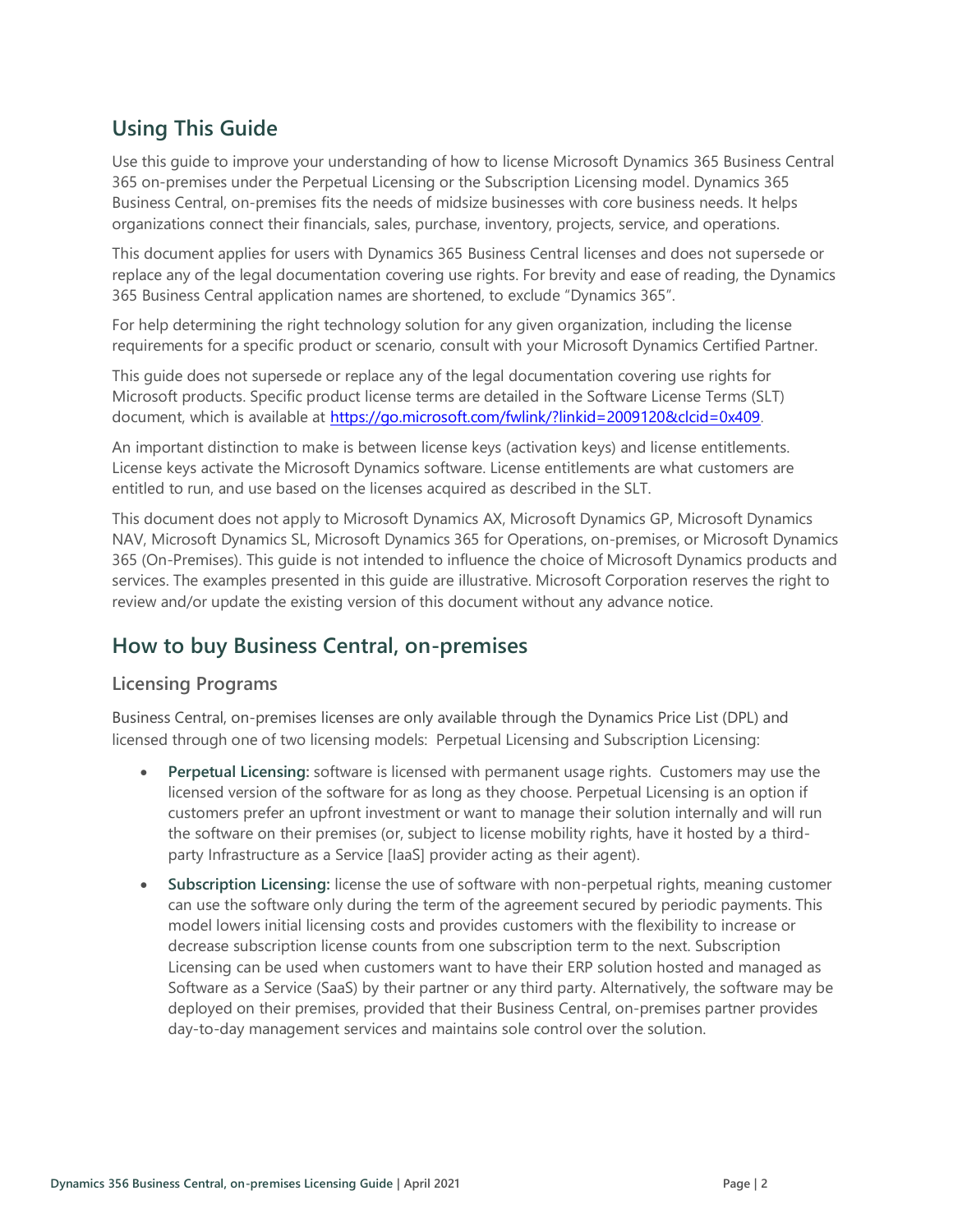There are significant licensing differences between Perpetual Licensing and Subscription Licensing, as illustrated below.

|                                                   | <b>Perpetual</b> | <b>Subscription</b> |
|---------------------------------------------------|------------------|---------------------|
| Self-managed, on-premises deployment              |                  |                     |
| Self-managed, hosted deployment (laaS)*           |                  |                     |
| Partner-managed, on-premises deployment           |                  |                     |
| Partner-managed, partner-hosted deployment (SaaS) |                  |                     |
| Own your licenses                                 |                  |                     |
| Lease your licenses                               |                  |                     |
| Per User access licenses                          |                  |                     |

**\***Requires an active Customer Service and Support Plan (e.g., Enhancement or Advantage Plans)

### <span id="page-4-0"></span>**International Availability**

<span id="page-4-1"></span>Country, language, and localization availability for Business Central, on-premises is available [here.](https://docs.microsoft.com/dynamics365/business-central/dev-itpro/compliance/apptest-countries-and-translations#planned-future-availability)

# **How to License Business Central, on-premises**

### <span id="page-4-2"></span>**Licensing Overview**

Business Central, on-premises applications are assigned licenses that are dedicated to a named user or device. Business Central, on-premises offers two types of access licenses: [Named Client Access Licenses](#page-18-1)  [\(CALs\)](#page-18-1)**,** only available under the Perpetual Licensing model, and [User Subscription Access Licenses \(SALs\)](#page-18-2)**,** only available under the Subscription Licensing model.

### <span id="page-4-3"></span>**Perpetual Licensing**

With Perpetual Licensing, you license the desired solution functionality and access to that functionality is secured by licensing access licenses.

It is easy for small and midsize businesses to get quickly and affordably started with Perpetual Licensing. The Essentials user gives customers all setup utilities, provides usage rights to core financial, sales and opportunity, supply chain and inventory, and project management functionalities. The Premium user include everything in the Essentials user, plus service management and manufacturing.

Under Perpetual Licensing, customers license full access to the solution with full named CALs and limited access to the solution with Team Members and Device CALs. When assigning security rights to users, the system administrator will designate each user as a full, Team Members, or a device user.

Note, Essentials and Premium users may not be mixed and matched. Customers must license Essentials or Premium users but not both. Customers may move their users from Essentials to Premium if they move all users at one time. Contact your ROC for more information.

Customers must acquire and assign an access license to each user that accesses the ERP solution directly or indirectly.

### <span id="page-4-4"></span>**Deploying a Self-Managed Solution in an IaaS Environment**

Customers with an active enhancement plan have the licensing flexibility needed to manage their own solution, but deploy it in an IaaS environment, such a Microsoft Azure. Through the License Mobility rights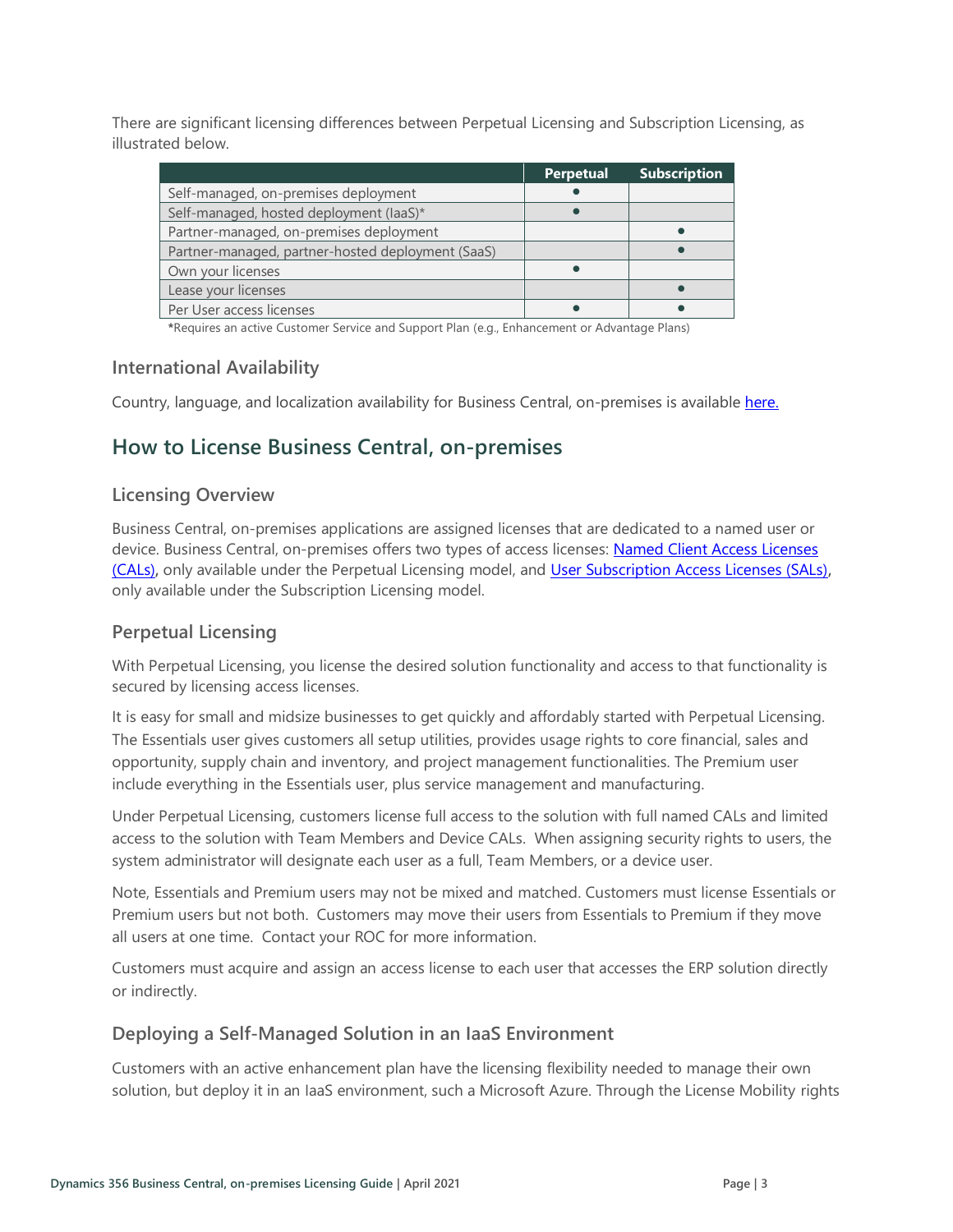included with the enhancement plan, customers may reassign their ERP solution licenses to:

- Any servers running physical operating system environments (OSEs) or virtual OSEs dedicated to the customer and located within the same Server Farm as often as needed, or
- From one Server Farm to another, but not on a short-term basis (i.e., not within 90 days of the last assignment).

Business Central, on-premises may be deployed in a multitenant environment where, by definition, the OSE is not dedicated to the customer. In such case, customers are required to install their license key in the tenant database. This exception to the license mobility requirement that the OSE be dedicated to the customer only applies to the Business Central, on-premises software and not to any of the other Microsoft components required for their ERP solution to run.

SQL Server Runtime use licenses, received via Order Central, do not qualify for license mobility rights. If deploying the ERP solution in an IaaS environment, customers will be required to license SQL through other licensing programs.

"Server Farm" means a single data center or two data centers each physically located:

- In a time zone that is within four hours of the local time zone of the other (Coordinated Universal Time (UTC) and not DST), and/or
- Within the European Union (EU) and/or European Free Trade Association (EFTA).

### <span id="page-5-0"></span>**Subscription Licensing**

With Subscription Licensing, customers subscribe to the rights to use Microsoft software and services instead of owning them. Subscription licensing are full month terms that may be cancelled at the end of the term without penalties.

To choose the appropriate SAL type, determine the functionality you require for the ERP solution. If you require only the functionality included with the Essentials user, license the Essentials user SALs (or a combination of the Essentials User, Team Members user and/or device SALs). If you require the functionality of the Premium user, then license the Premium user SALs (or a combination of the Premium user SALs, Team Members user and/or device SALs).

### <span id="page-5-1"></span>**Assigned Licenses**

Assigned licenses provide a named user or dedicated shared device with access to applications.

#### <span id="page-5-2"></span>**Full User Access Licenses**

Full users are the users whose work requires use of the feature rich business applications functionality.

• **Full users**: receive unrestricted direct or indirect access to all the functionality in the licensed server software including setting-up, administering, and managing all parameters or functional processes across the ERP Solution. Full users perform tasks across the ERP Solution using all the functionality included with either the Essentials or Premium user and require more write capabilities that those available to Team Members. Every Essentials user requires a Essentials user license, and every Premium user requires a Premium user license.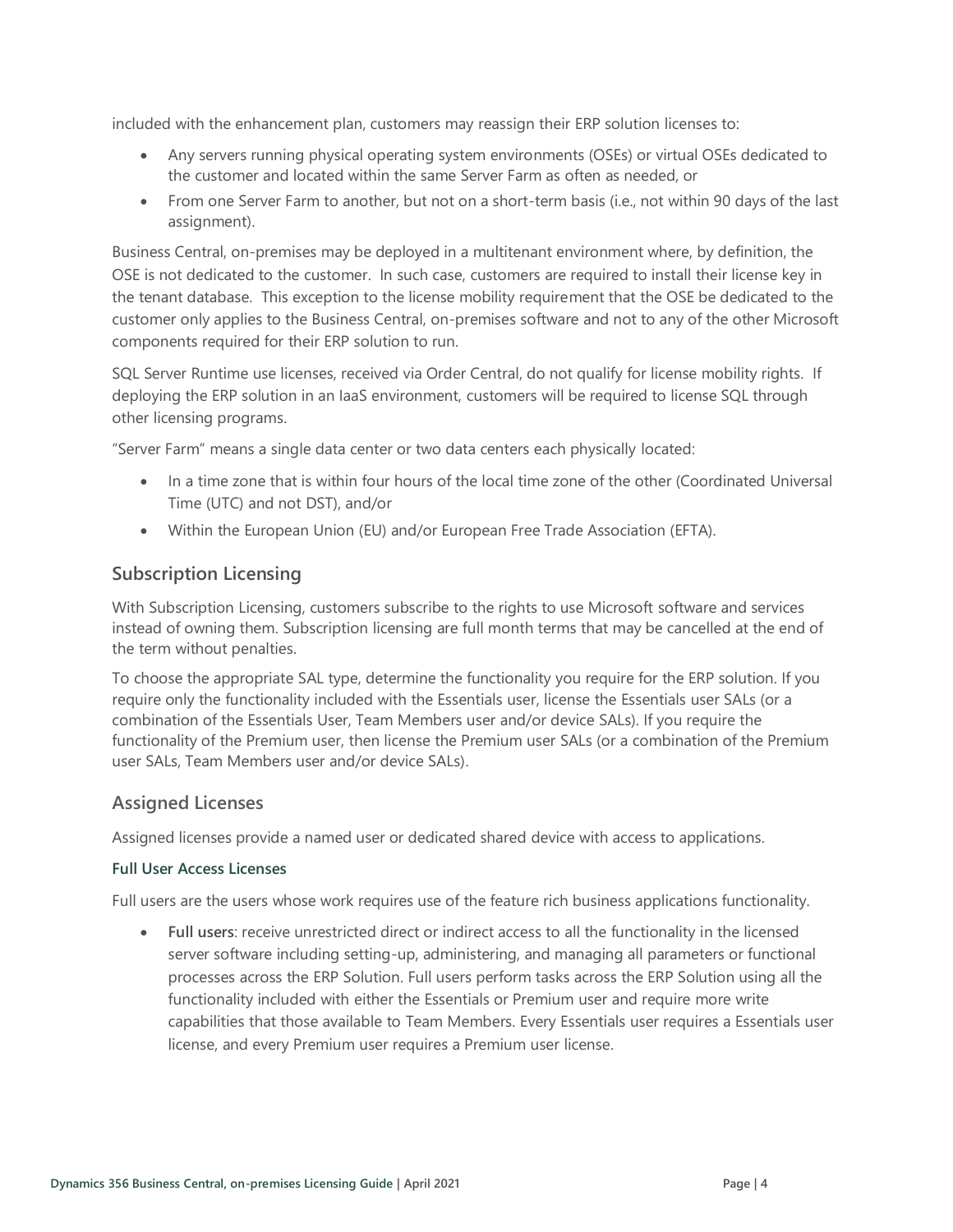#### <span id="page-6-0"></span>**Additional User Access Licenses**

Additional users often represent a large percentage of users in an organization and may consume data or reports from line of business systems, complete light tasks like time or expense entry or be heavier users of the system, but not require full user capabilities.

• **Device:** grants access to Business Central, on-premises from a device. Any user may access a licensed device without the need for a separate user CAL. The Device CAL has restricted functionality but may make more economic and administrative sense if its organization has employees who share devices, such as for shift-based work.

A user or device licensed with a CAL may access any number of instances of Business Central, onpremises Server or earlier versions of the software running on the organization's servers. Note: Since Business Central, on-premises may be licensed with a user or device CAL, only the user or device requires a CAL but not both. If the user of a device is licensed with a CAL, then the device does not need a device CAL. Likewise, if the device is licensed with a device CAL, then the user does not need a CAL. Customers can mix both user and device CALs.

• **Team Members:** significant percentage of users in an organization and may consume data or reports from line of business systems, complete light tasks but don't require full user capabilities. The Team Members license entitles the user to perform Team Members user tasks across the ERP Solution using the same functionality footprint available to the Essentials and Premium users. Every Team Members user requires a Team Members user license.

# <span id="page-6-1"></span>**Assigned Application Licensing**

With Business Central, on-premises, you must license at least one of Essentials or Premium users. Additional access to the service functionality by other users is licensed with Team Members. Business Central functionality is delivered through the Essentials or Premium User.

#### <span id="page-6-2"></span>**Business Central Essentials**

For more sophisticated processes, yet simple enough to be managed in one solution, **Essentials** provides:

(i) Financial management

- (iii) Supply chain and inventory management
- (ii) Sales and opportunity management
- (iv) Project management

#### **Business Central Essentials Functionality**

| <b>Financial Management</b>          |                                               |                               |
|--------------------------------------|-----------------------------------------------|-------------------------------|
| <b>Account Schedules</b>             | <b>Budgets</b>                                | <b>Fixed Assets</b>           |
| Allocations                          | <b>Cash Flow Forecast</b>                     | Multiple Currencies           |
| <b>Bank Account Management</b>       | Check Writing                                 | Payment Handling              |
| <b>Bank Reconciliation</b>           | Consolidation                                 | <b>Responsibility Centers</b> |
| <b>Basic General Ledger</b>          | Deferrals                                     | <b>Unlimited Dimensions</b>   |
| <b>Basic XBRL</b>                    | Electronic Payment/Direct Debits <sup>1</sup> |                               |
| <b>Advanced Financial Management</b> |                                               |                               |
| <b>Cost Accounting</b>               | Inter-company Postings                        |                               |
| Artificial Intelligence <sup>2</sup> |                                               |                               |
| Cash Flow Forecast                   | <b>Inventory Forecast</b>                     | Sales Forecast                |
| Image Recognition                    | Late Payment Prediction                       |                               |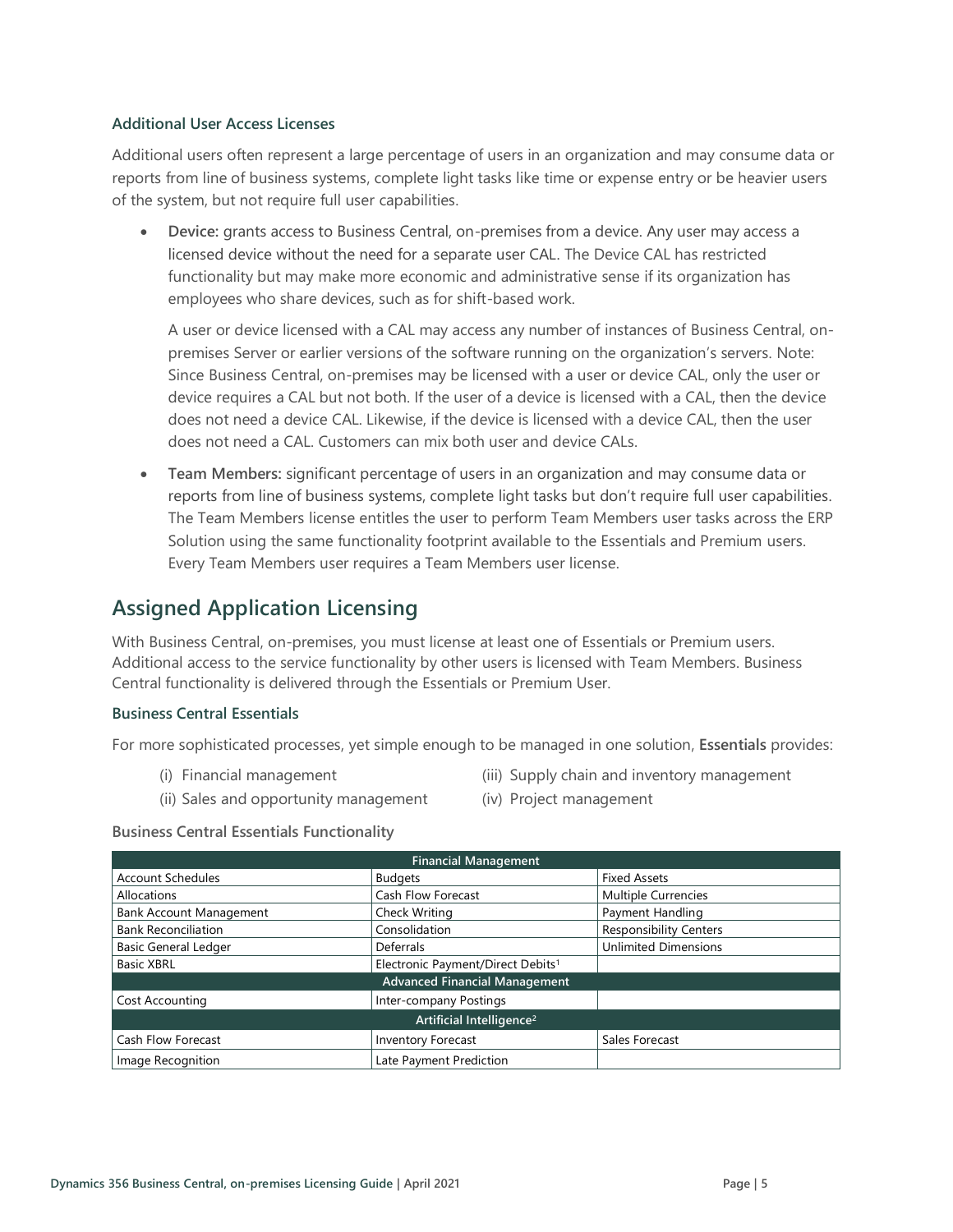| <b>Customer Relationship Management</b>   |                                             |                                                    |  |
|-------------------------------------------|---------------------------------------------|----------------------------------------------------|--|
| <b>Business Inbox for Outlook</b>         | <b>Contact Management</b>                   | <b>Opportunity Management</b>                      |  |
| Campaign Management                       | Dynamics 365 Sales Integration <sup>3</sup> | Relationship Management                            |  |
| Campaign Pricing                          | Email Logging                               | Task Management                                    |  |
| <b>Contact Classification</b>             | Interaction / Document Management           |                                                    |  |
|                                           | <b>E-Services</b>                           |                                                    |  |
| Document Exchange Service                 | Online Map                                  | Tax. Reg. No. Validation Service (EU) <sup>1</sup> |  |
| Document Management, Document Capture     | Paypal                                      |                                                    |  |
|                                           | Human Resources Management                  |                                                    |  |
| <b>Basic Human Resources</b>              |                                             |                                                    |  |
|                                           | <b>Project Management</b>                   |                                                    |  |
| <b>Basic Resources</b>                    | Job Quotes                                  | Project Management Jobs                            |  |
| Capacity Management                       | <b>Multiple Costs</b>                       | <b>Time Sheet</b>                                  |  |
|                                           | Supply Chain Management                     |                                                    |  |
| Alternative Order Addresses               | Item Charges                                | Sales Invoice Discounts                            |  |
| Alternative Ship-To Addresses             | Item Cross References                       | Sales Invoicing                                    |  |
| <b>Alternative Vendors</b>                | Item Substitutions                          | Sales Line Discounting                             |  |
| Assembly Management                       | Item Tracking                               | Sales Line Pricing                                 |  |
| <b>Basic Inventory</b>                    | <b>Location Transfers</b>                   | Sales Order Management                             |  |
| <b>Basic Payables</b>                     | Multiple Locations                          | Sales Return Order Management                      |  |
| <b>Basic Receivables</b>                  | Order Promising                             | Sales Tax/VAT <sup>4</sup>                         |  |
| Calendars                                 | Purchase Invoicing                          | <b>Shipping Agents</b>                             |  |
| <b>Cycle Counting</b>                     | Purchase Line Discounting                   | <b>Standard Cost Worksheet</b>                     |  |
| <b>Drop Shipments</b>                     | Purchase Line Pricing                       | Stock keeping Units                                |  |
| Item Attributes                           | Purchase Order Management                   | Vendor Catalogue Items                             |  |
| Item Budgets                              | Purchase Return Order Management            |                                                    |  |
| Item Categories                           | <b>Requisition Management</b>               |                                                    |  |
| <b>Warehouse Management and Inventory</b> |                                             |                                                    |  |
| Automated Data Capture System             | Pick                                        | Warehouse Shipment                                 |  |
| Bin Set-Up                                | Warehouse Management Systems                |                                                    |  |
| Internal Picks and Put Aways              | <b>Warehouse Receipt</b>                    |                                                    |  |
| Other                                     |                                             |                                                    |  |
| Analysis Reports                          | Job Queue                                   | User Management                                    |  |
| Change Log                                | <b>Notifications</b>                        | User Tasks                                         |  |
| <b>Embedded Power BI</b>                  | Reason Codes                                | Word reporting/Document reporting                  |  |
| <b>Extended Text</b>                      | <b>Retention Policies</b>                   | Workflow                                           |  |
| Intrastat <sup>1</sup>                    | <b>Unlimited Companies</b>                  |                                                    |  |

1For feature availability in your region, consult [https://docs.microsoft.com/en-us/dynamics365/business-central/about-localization](https://nam06.safelinks.protection.outlook.com/?url=https%3A%2F%2Fdocs.microsoft.com%2Fen-us%2Fdynamics365%2Fbusiness-central%2Fabout-localization&data=02%7C01%7Cv-decaro%40microsoft.com%7Cd2aa8d6cb0e34d67535808d78553b2bd%7C72f988bf86f141af91ab2d7cd011db47%7C1%7C0%7C637124466836550525&sdata=Tm0JOsRi7vEuRnTf7u89WTXntgayOX7Iagr7mtzBHnA%3D&reserved=0)

<sup>2</sup>Requires Intelligent Edge or Azure Machine Learning subscription. Image Recognition is available in US, CA, UK. <sup>3</sup>Requires Dynamics 365 Sales license

<sup>4</sup>Support for Sales Tax or VAT depending on country deployment

#### <span id="page-7-0"></span>**Business Central Premium**

**Premium** includes Essentials capabilities and adds key functionality for manufacturing and service order management:

- (i) Service management
- (ii) Manufacturing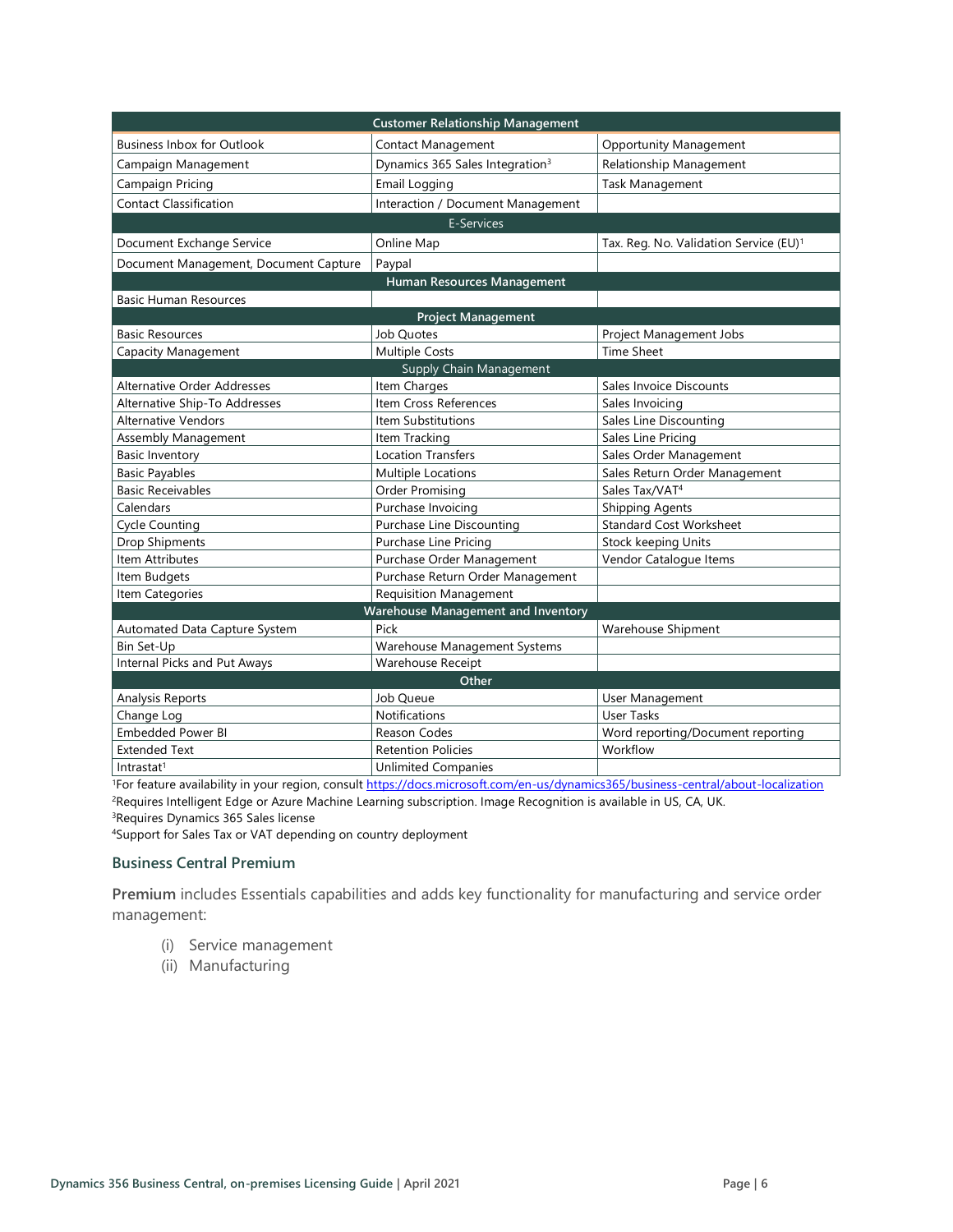#### **Business Central Premium Functionality**

| <b>Service Order Management</b> |                              |                                 |
|---------------------------------|------------------------------|---------------------------------|
| Planning and Dispatching        | Service Item Management      | Service Price Management        |
| Service Contract Management     | Service Order Management     |                                 |
| Manufacturing                   |                              |                                 |
| Agile Manufacturing             | Finite Loading               | Sales and Inventory Forecasting |
| <b>Basic Capacity Planning</b>  | <b>Machine Centers</b>       | Version Management              |
| <b>Basic Supply Planning</b>    | Production Bill of Materials |                                 |
| Demand Forecasting              | <b>Production Orders</b>     |                                 |

Business Central, on-premises per named user license provides users with unrestricted access to the functionality included in Business Central, on-premises Team Members and full user license.

Essentials and Premium licenses include:

- 1 license for an External Accountant user
- 1 license for a System Administrator user

External Accountant licenses are for the sole purpose of providing supplemental professional accounting or bookkeeping services related to the auditing process. System Administrator license is for an employee of your Microsoft Dynamics partner to manage your application and provide support.

Note: Licenses for additional software required to run the solution, such as Microsoft Windows Server, Microsoft SQL Server, and Microsoft SharePoint Server, are not included with the Essentials, the Premium, or the Team Members licenses. You need to license any additional software according to their applicable license terms. See [Licenses](https://www.microsoft.com/en-us/Licensing/how-to-buy/how-to-buy.aspx) for Additional Software for more information.

#### <span id="page-8-0"></span>**Configuration Components**

Configuration components are included for both Essentials and Premium users. Note, Premium licenses include an extra Codeunits (10). If customers require additional configuration components they may purchase as needed.

Essentials and Premium licenses include:

| <b>Configuration and Development</b> |               |                |
|--------------------------------------|---------------|----------------|
| Codeunits (10)                       | Reports (100) | Tables (10)    |
| Pages (100)                          | Queries (100) | XML Port (100) |

Premium licenses also include additional Codeunits (10).

| Configuration and Development |
|-------------------------------|
| Codeunits (10)                |

# <span id="page-8-1"></span>**Cross Application Licensing**

### <span id="page-8-2"></span>**Assigned Access Licenses**

#### <span id="page-8-3"></span>**Device License**

The **Business Central Device** license is a limited license with a subset of Business Central capabilities. This device allows multiple users to use a licensed device to operate a point-of-sale device, shop floor device,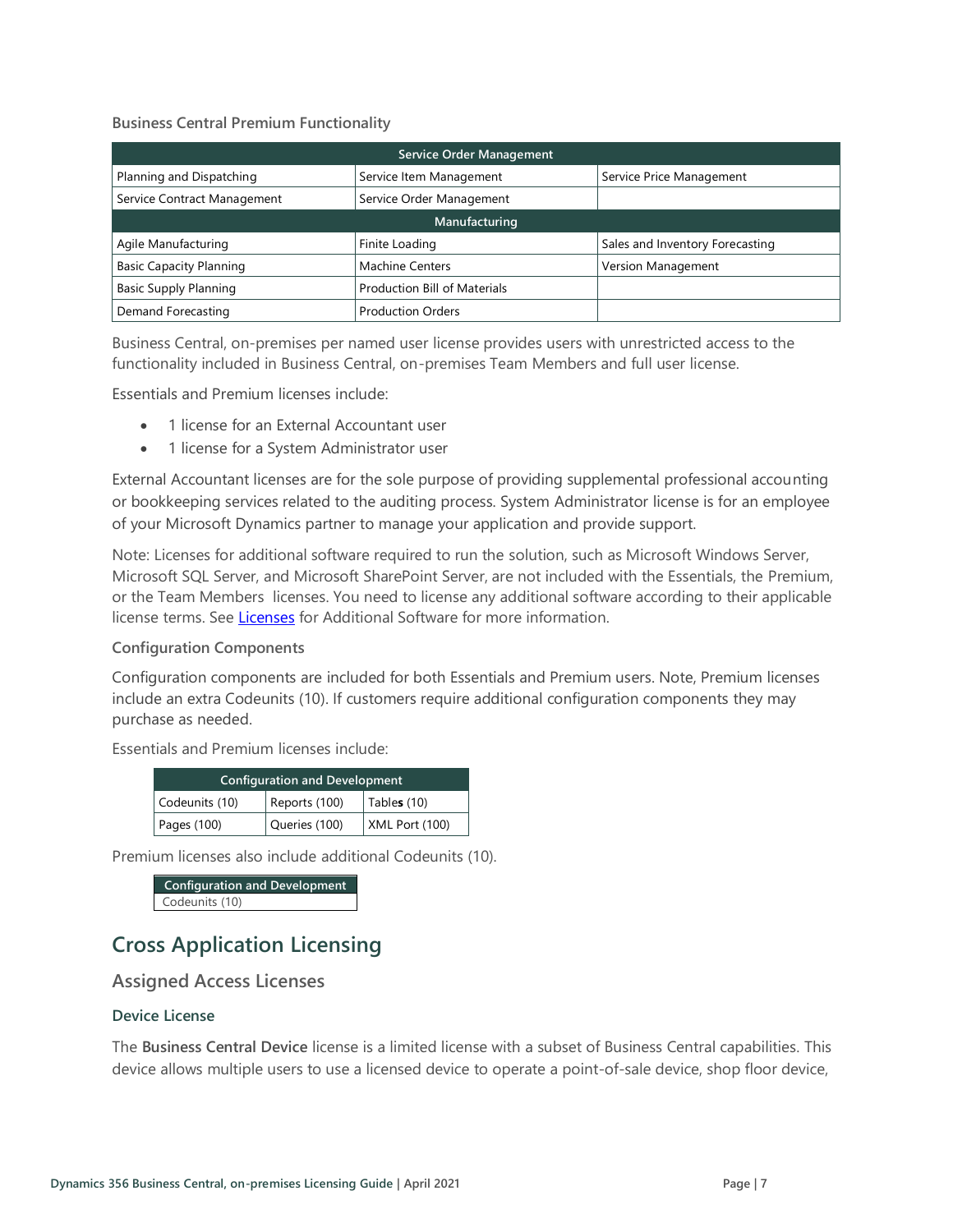or warehouse device. A single device can provide any of the following functionality in any combination. Device CALs do not include all the capabilities of the full user.

| <b>Device SL</b>        | <b>Business Central Device Functionality</b>                                                                                                                                                                                                                                                                                                                                                                                                                                                                                                                                                                                                                                                                                                                                               |
|-------------------------|--------------------------------------------------------------------------------------------------------------------------------------------------------------------------------------------------------------------------------------------------------------------------------------------------------------------------------------------------------------------------------------------------------------------------------------------------------------------------------------------------------------------------------------------------------------------------------------------------------------------------------------------------------------------------------------------------------------------------------------------------------------------------------------------|
| Point of<br>Sale        | One device located in the Commerce location, used by any individual, for completing customer facing<br>sales of goods or services transactions                                                                                                                                                                                                                                                                                                                                                                                                                                                                                                                                                                                                                                             |
| <b>Store</b><br>Manager | One device located in the Commerce location, used by any individual, dedicated to performing the<br>following tasks solely for that Commerce location. Commerce location or Store means a physical<br>location (static or itinerant) operated by you when closing goods or services transactions with<br>customers:<br>Managing and replenishing inventory<br>Balancing cash registers and processing daily receipts<br>Configuring and maintaining menu options displayed by the ISV Devices<br>$\bullet$<br>• Purchasing supplies and services required to run the Commerce Location operations<br>• Managing Commerce Location staff<br>• Processing reports required to analyze and manage Commerce Location results<br>• Managing master data related to Commerce Location operations |
| <b>Shop Floor</b>       | One device used for manufacturing shop-floor functions. Shop Floor Functions:<br>• Clock-in and clock-out<br>• Starting and finishing production jobs (including project activities carried out on the shop floor)<br>• Reporting progress<br>• Materials consumption and completion<br>• Viewing documents and instructions related to production jobs<br>• Viewing worker holiday balances                                                                                                                                                                                                                                                                                                                                                                                               |
| Warehouse<br>Device     | One device used for Warehousing functions:<br>• Receiving<br>Putting-away<br>Doing internal stock transfers<br>Picking, packing<br>• Capturing product attributes<br>• Shipping goods plus performing inventory count checks in the context of a warehouse<br>management system<br>• Posting output and materials consumption against production orders when captured as transfers<br>of raw materials and finished goods between a warehouse and a production line (all other types of<br>transactions are excluded)                                                                                                                                                                                                                                                                      |

#### <span id="page-9-0"></span>**Team Members License**

The Team Members license is a license designed for users who are not tied to a particular function, but who require basic Business Central, on-premises functionality.

**Team Members** get restricted access to the ERP Solution to complete only the following tasks:

- 'Read' access to any data contained in the ERP solution; and
- 'Write' access to a maximum of 3 table objects

Team Members users are not authorized to 'write' directly or indirectly to the following tables:

| Table Number | Table Name            |
|--------------|-----------------------|
| 17           | General Ledge Entry   |
| 2000000004   | <b>Permission Set</b> |
| 2000000005   | Permission            |
| 2000000053   | <b>Access Control</b> |

Note, tables described in **Appendix A** do not count towards the 3 table objects.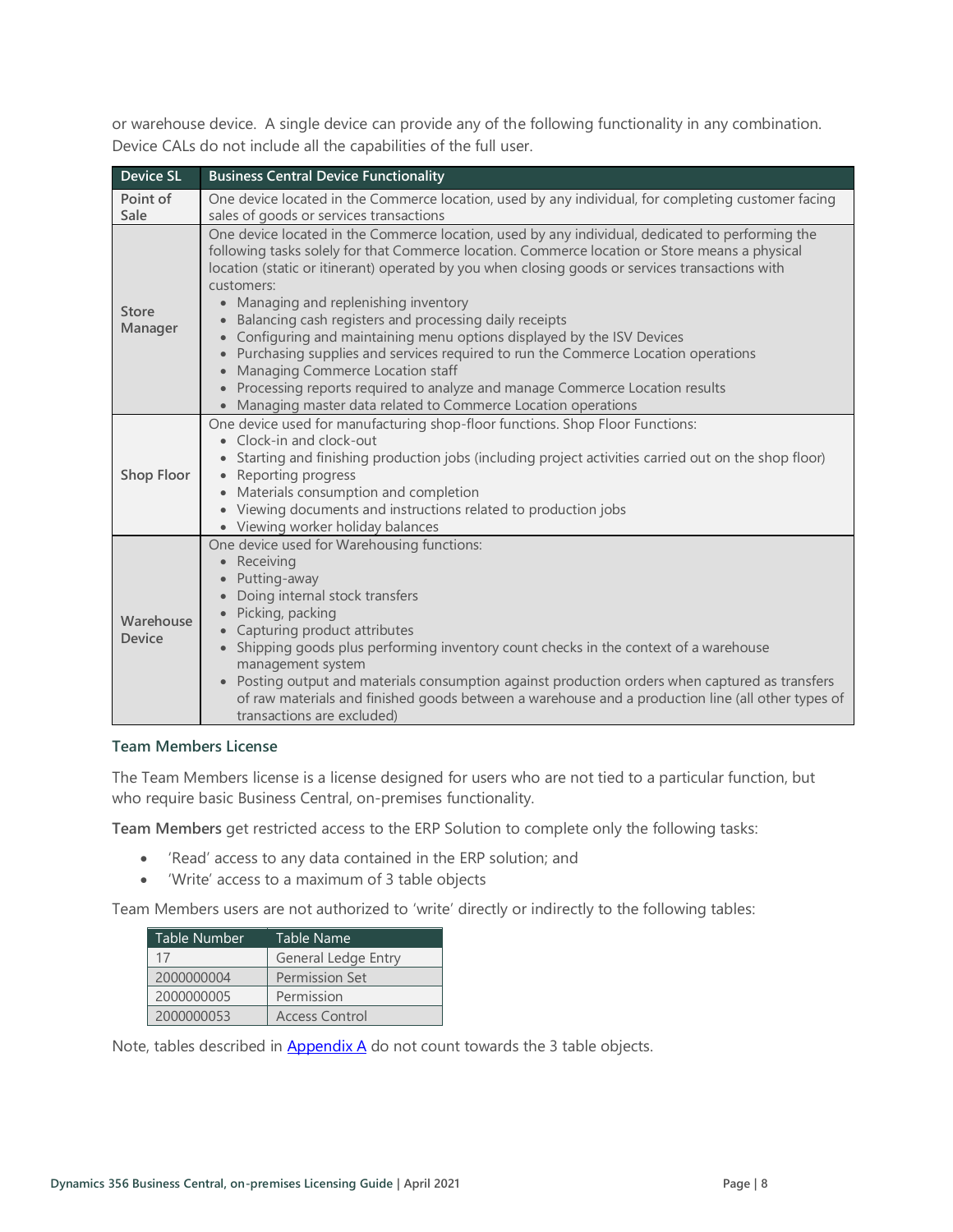Writing the transactions of a Team Members user to a temporary table then having a full user (or a system process) post those transactions to table 17 is an example of indirect write access to table 17, which is not permitted.

Transactions created by a Team Members user are not considered indirect write access if:

- The transaction is needed by a full user as in an input to perform their job function, and
- Transactions are processed individually (not in a batch).

The Team Members user included tables should allow you to perform the following tasks:

#### **Sales**

- (i) Create a customer with relevant contact details, based on a template or from scratch
- (ii) Create an opportunity for an existing campaign, and relate it to sales quotes or orders

| <b>Topic</b>                                           | <b>Task</b>                                                                       |
|--------------------------------------------------------|-----------------------------------------------------------------------------------|
| Create a sales quote for an existing or a new customer |                                                                                   |
| Quotes                                                 | Send a sales quote by email, send it for approval, or convert it to a sales order |
| Create a sales order for an existing or a new customer |                                                                                   |
| <b>Orders</b>                                          | Send a sales order for approval                                                   |

#### **Purchase**

- (i) Create a vendor with relevant contact details, based on a template or from scratch
- (ii) Create a purchase order for an existing or a new vendor
- (iii) Send a purchase order for approval

#### **Other Tasks**

- (i) Fill in an existing timesheet
- (ii) Perform document capture expense reporting by scanning an invoice to create an incoming document

#### **Role Centers**

(i) Use the charts on two role centers: order processor (for sales scenarios) and purchasing agent (for purchase scenarios)

However, if your specific deployment requires more than 3 tables not part of the included range to fulfill these tasks, a full user will be required. Any access beyond these limitations requires full user access.

When assigning security rights to users, the system administrator will designate them as full users, Team Members, or device users.

# <span id="page-10-0"></span>**Additional Licensing Requirements**

#### <span id="page-10-1"></span>**Minimum License Purchase Requirements**

There are no minimum license purchase requirements. Note, customers may not mix and match Essentials and Premium users. Customers must license either Essentials or Premium users, not both.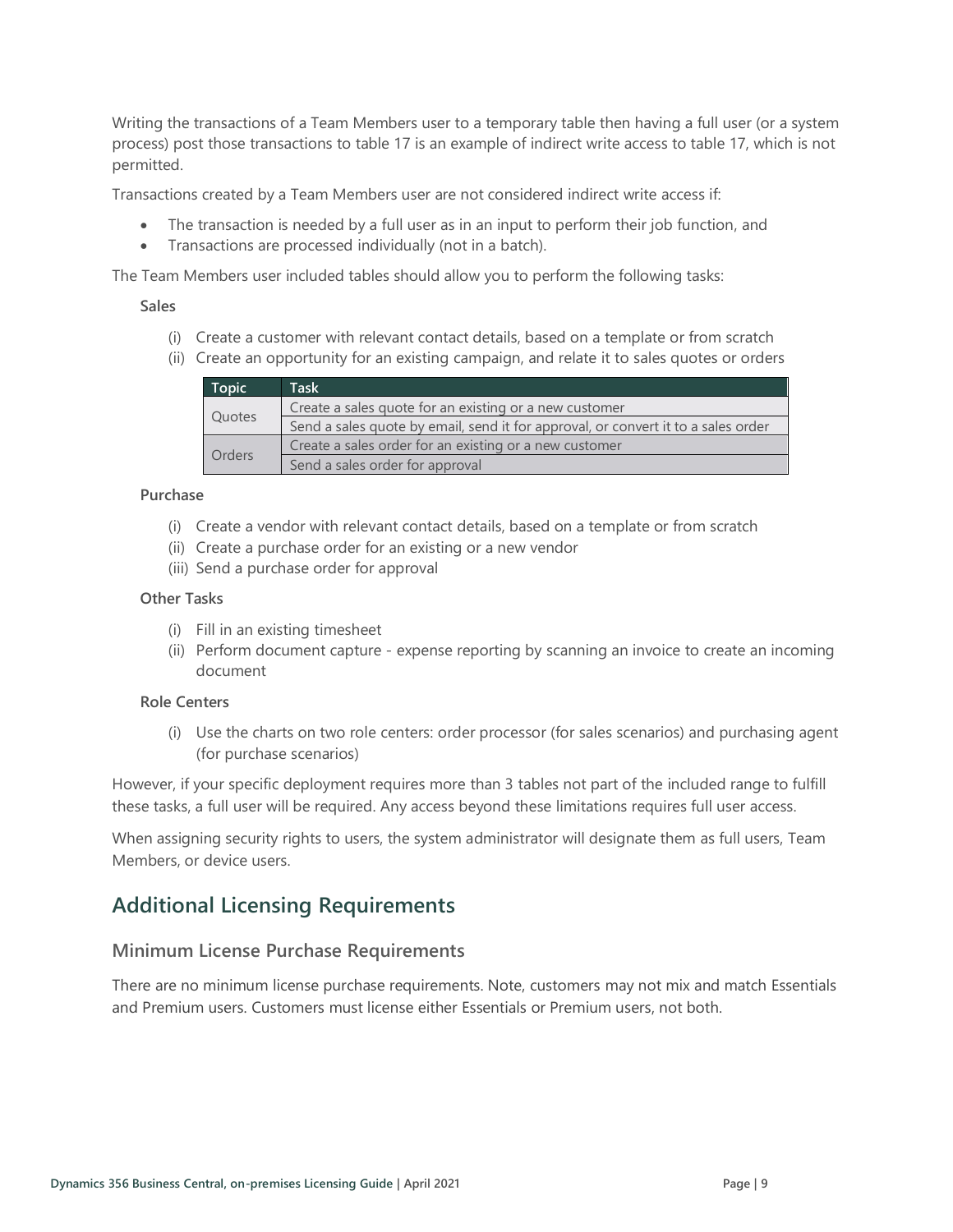### <span id="page-11-0"></span>**Licensing Requirement for External Users**

Your customers are external users. Essentials and Premium licenses include the rights for an unlimited number of external users to access the ERP solution without the need for individual Access Licenses as long as following two restrictions are met:

- External users cannot use any clients provided by the Business Central, on-premises, such as the Business Central, on-premises Windows client, the Business Central, on-premises Web client, the Business Central, on-premises for Windows, the Business Central, on-premises for iPad or iPhone app, or the Business Central, on-premises for Android Tablet or Phone app.
- External user access does not extend to the customer or the customer's affiliate's contractors, vendors, or agents providing business processes on the customer's behalf or using Dynamics 365 to manage any portions of their business. In this sense, the customer may not use Dynamics 365 to provide business process outsourcing services to its clients.

Your system administrator designates external users in the user table by assigning such users an external user designation.



### <span id="page-11-1"></span>**Multiplexing**

Multiplexing refers to the use of hardware or software that a customer uses to pool connections, reroute information, or reduce the number of devices or users that directly access or use Business Central, onpremises Server. Multiplexing does NOT reduce the number of licenses of any type required to access the Business Central, on-premises Server. Any user or device that accesses Business Central, on-premises Server—whether directly or indirectly—must be properly licensed.

Business Central, on-premises licenses are required for users or devices that directly input, query, or view data from the Business Central, on-premises Server. Similarity, Business Central, on-premises licenses are required for users or devices that input data into, query, or view data from Business Central, on-premises Server through a pooling device. Pooled connections use a non-interactive user account in Business Central, on-premises that can access the system but only via the web service layer. Internal users and devices accessing Business Central, on-premises data indirectly through a portal or via an API to a separate software such Microsoft Outlook must also be properly licensed, regardless of if they are set up as a Business Central, on-premises user in the server software. For example:

- Internal users and devices access Business Central, on-premises data indirectly through a thirdparty application must still be properly licensed for Business Central, on-premises
- Users or devices that access the software files, data, or content provided by the product that is made available through an automated process require Business Central, on-premises licenses
- The number of tiers of hardware or software between the Business Central, on-premises Server and the users or devices that ultimately use data, software, or functionality does not affect the number of licenses required.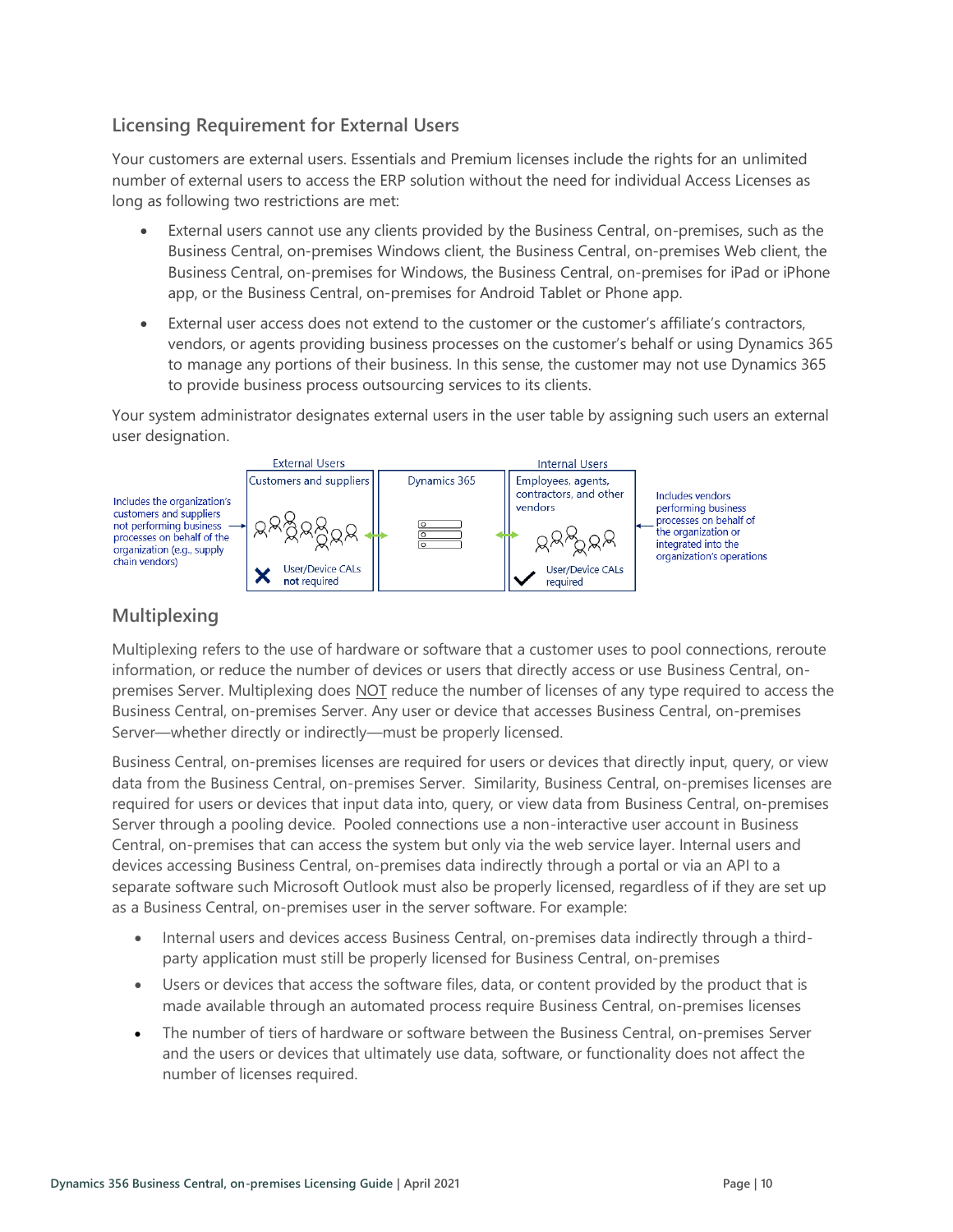For additional information about multiplexing refer to the Microsoft Volume Licensing [Brief](https://www.microsoft.com/en-us/Licensing/learn-more/volume-licensing-briefs.aspx) Multiplexing-CAL Requirements. Note, multiplexing does not reduce the number of user licenses required.



### <span id="page-12-0"></span>**Dual Use Rights**

One of the advantages of Dynamics 365 is dual use rights. This allows customers the option to deploy the server software either in Microsoft's cloud or in a private on-premises or partner-hosted cloud. In some cases, customers may want to deploy both types of instances simultaneously. This might be done to help with migrating a Dynamics 365 on-premises deployment to Dynamics 365, running private Dev/Test deployments in Microsoft Azure.

Dual Use Rights convey Dynamics 365 Business Central, on-premises server license access rights to Dynamics 365 SLs (cloud). Dynamics 365 Business Central CALs (on-premises) have no reciprocal rights to access functionality provided exclusively to Dynamics 365 SLs, nor do Dual Use Rights imply equivalent capabilities between Dynamics CALs and Dynamics 365 SLs.

Users or devices licensed with Dynamics 365 User Subscription Licenses (User SLs) have use rights equivalent to a CAL for the purpose of accessing on-premises functionality. The Dynamics 365 Business Central, on-premises server license is included with the SLs. Licenses for all supporting servers (e.g., Windows Server and CAL(s)) must be obtained separately.

| Dynamics 365 Business Central online SKUs  | Dynamics 365 Business Central, on-premises SKUs |
|--------------------------------------------|-------------------------------------------------|
| Dynamics 365 Business Central Essentials   | Dynamics 365 Business Central Essentials        |
| Dynamics 365 Business Central Premium      | Dynamics 365 Business Central Premium           |
| Dynamics 365 Business Central Team Members | Dynamics 365 Business Central Team Members      |
| Dynamics 365 Business Central Device       | Dynamics 365 Business Central Device            |

Dual Use Rights provide access to the most current version of Dynamics 365 Business Central onpremises. However, customers may use downgrade rights according to Business Central downgrade policy to deploy a qualifying server license.

Dual Use Rights included with Dynamics 365 SLs are non-perpetual and will expire when the cloud subscription expires.

# <span id="page-12-1"></span>**Customizing the Business Central, on-premises Solution**

Customizing Business Central on-premises is done using the free tool Visual Studio Code together with the free AL extension. Your partner may license application objects as needed to modify the solution to your specific requirements.

# <span id="page-12-2"></span>**Other Product Licenses**

### <span id="page-12-3"></span>**Microsoft Power BI in Dynamics 365**

Business Central, on-premises users are not provided with any standalone or general-purpose Power BI license or use rights. Customers who require Power BI Pro will need to license and pay for it separately.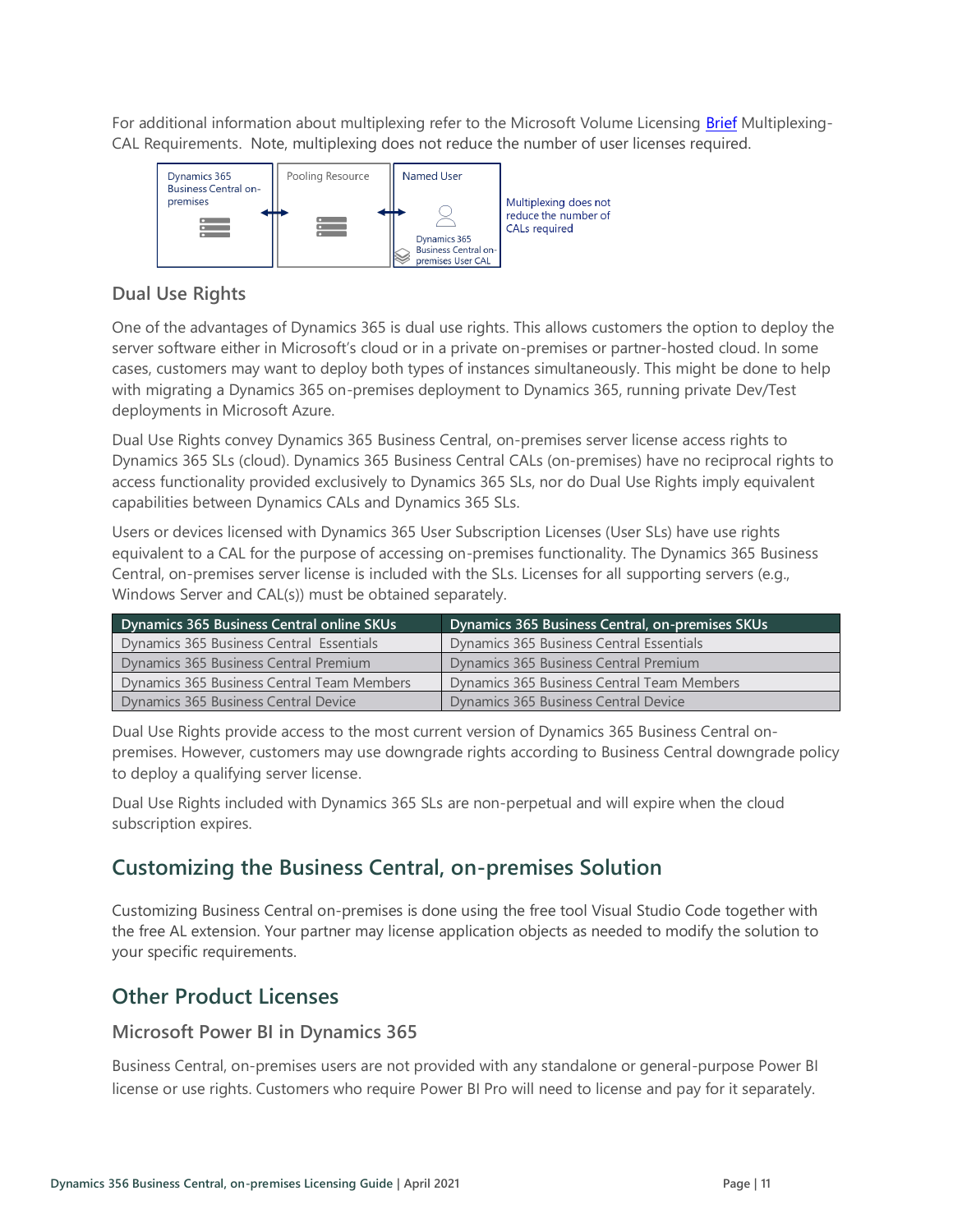Business Central, on-premises include an option to embed Power BI content as a product feature but require users to subscribe to Power BI (free user or Power BI Pro depending on content) separately to configure access to this content. More details are available in [this article.](https://technet.microsoft.com/en-us/library/dn708055.aspx)

### <span id="page-13-0"></span>**Licenses for Additional Software**

Licenses for other products required for the solution must be acquired separately in accordance with the applicable licensing requirements for these products.

Business Central, on-premises relies upon SQL Server as an enabling technology. Organizations must be properly licensed, by purchasing the SQL Server and SQL CALs separately from the Business Central, onpremises license, to access the Business Central solution. SQL Server and SQL CALs have their own license terms and conditions.

Licenses for additional software that may be required for the solution—such as Microsoft Windows Server and Microsoft SharePoint Server—and their corresponding Access Licenses are not included with the Business Central, on-premises license. You must acquire any necessary licenses for these additional products under the licensing model for the particular product (which may be different than the model used for Business Central, on-premises). To learn more or acquire licenses for additional software, find and contact a Microsoft Volume Licensing partner via: [https://www.microsoft.com/Licensing/how-to-buy/how](https://www.microsoft.com/Licensing/how-to-buy/how-to-buy.aspx)[to-buy.aspx.](https://www.microsoft.com/Licensing/how-to-buy/how-to-buy.aspx) 

For more information about licensing Windows Server and SQL Server, refer to [https://www.microsoft.com/cloud-platform/default.aspx.](https://www.microsoft.com/cloud-platform/default.aspx)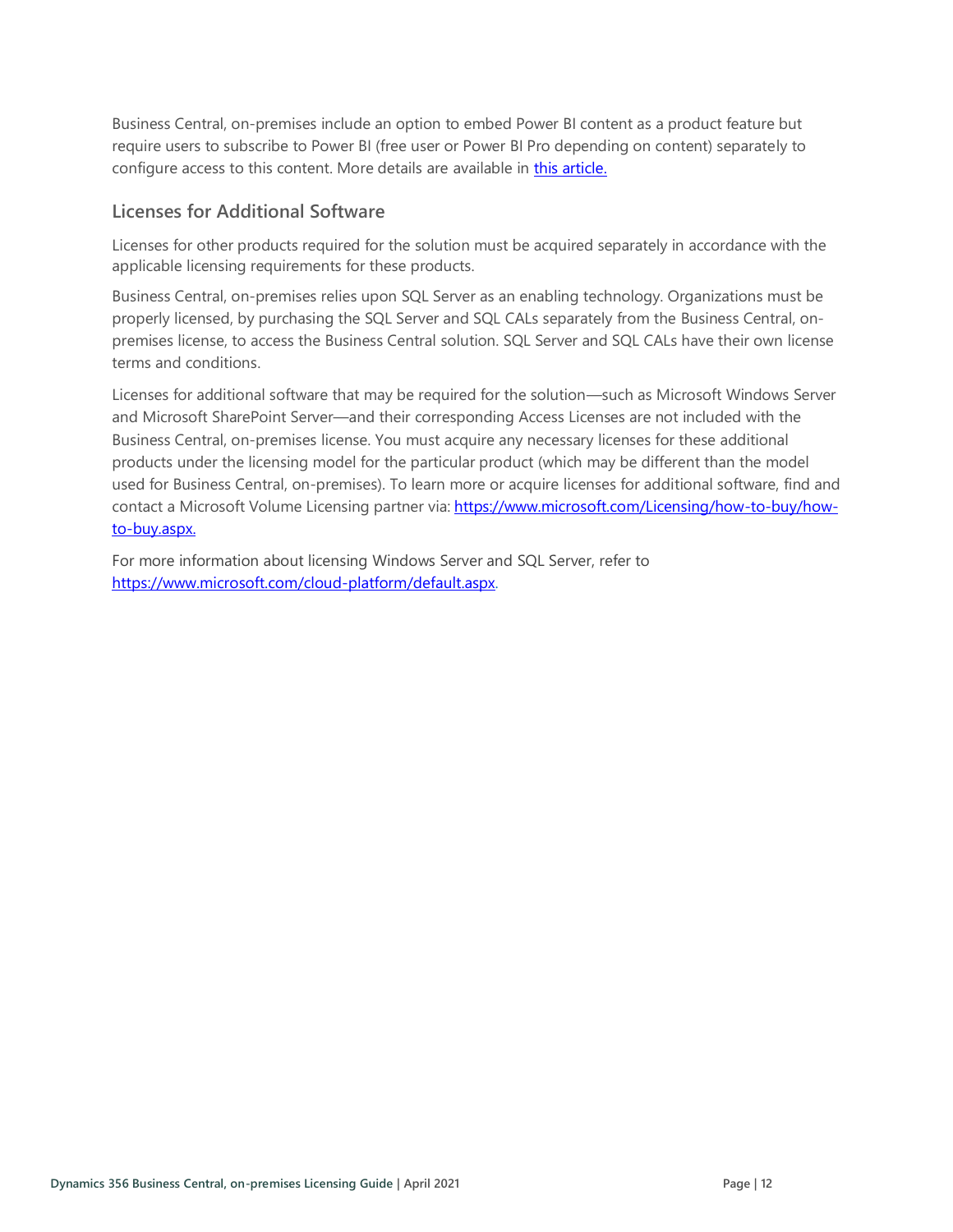# <span id="page-14-0"></span>**Appendix A: Team Members Included Tables**

The following tables do not count towards the maximum of three permitted for Team Members in Business Central, on-premises.

|           | Table # Table Name                    | Date Added |  |
|-----------|---------------------------------------|------------|--|
|           | 18 Customer                           | Oct 2018   |  |
|           | 19 Cust. Invoice Disc.                | Oct 2018   |  |
|           | 23 Vendor                             | Oct 2018   |  |
|           | 24 Vendor Invoice Disc.               | Oct 2018   |  |
|           | <b>36</b> Sales Header                | Oct 2018   |  |
|           | 37 Sales Line                         | Oct 2018   |  |
|           | 38 Purchase Header                    | Oct 2018   |  |
|           | <b>39 Purchase Line</b>               | Oct 2018   |  |
|           | 43 Purch. Comment Line                | Oct 2018   |  |
|           | 44 Sales Comment Line                 | Oct 2018   |  |
|           | 51 User Time Register                 | Oct 2018   |  |
|           | 52 Batch Processing Parameter         | Oct 2018   |  |
|           | 53 Batch Processing Parameter Map     | Aug 2019   |  |
|           | 63 Account Use Buffer                 | Oct 2018   |  |
|           | 83 Item Journal Line                  | Aug 2019   |  |
|           | 97 Comment Line                       | Oct 2018   |  |
|           | 130 Incoming Document                 | Oct 2018   |  |
|           | 133 Incoming Document Attachment      | Oct 2018   |  |
|           | 143 ECSL VAT Report Line Relation     | Oct 2018   |  |
|           | 156 Resource                          | Aug 2019   |  |
| $167$ Job |                                       | Aug 2019   |  |
|           | <b>204 Unit of Measure</b>            | Aug 2019   |  |
|           | 210 Job Journal Line                  | Aug 2019   |  |
|           | 222 Ship-to Address                   | Oct 2018   |  |
|           | 224 Order Address                     | Oct 2018   |  |
|           | 225 Post Code                         | Oct 2018   |  |
|           | 237 Job Journal Batch                 | Aug 2019   |  |
|           | 249 VAT Registration Log              | Oct 2018   |  |
|           | 308 No. Series                        | Oct 2018   |  |
|           | <b>309</b> No. Series Line            | Oct 2018   |  |
|           | 326 Tax Setup                         | Aug 2019   |  |
|           | 336 Tracking Specification            | Oct 2018   |  |
|           | 337 Reservation Entry                 | Oct 2018   |  |
|           | 348 Dimension                         | Oct 2018   |  |
|           | <b>349 Dimension Value</b>            | Aug 2019   |  |
|           | 355 Dimension Ledger Entry            | Oct 2018   |  |
|           | <b>356</b> Journal Line Dimension     | Oct 2018   |  |
|           | <b>357</b> Document Dimension         | Oct 2018   |  |
|           | 358 Production Document Dimension     | Oct 2018   |  |
|           | <b>359</b> Posted Document Dimension  | Oct 2018   |  |
|           | 361 G/L Budget Dimension              | Oct 2018   |  |
|           | 370 Excel Buffer                      | Aug 2019   |  |
|           | <b>389</b> Service Contract Dimension | Oct 2018   |  |
|           | 402 Change Log Setup                  | Aug 2019   |  |
|           | 403 Change Log Setup (Table)          | Aug 2019   |  |
|           | 404 Change Log Setup (Field)          | Aug 2019   |  |
|           | 405 Change Log Entry                  | Oct 2018   |  |
|           | 454 Approval Entry                    | Oct 2018   |  |
|           | 455 Approval Comment Line             | Oct 2018   |  |
|           | 472 Job Queue Entry                   | Oct 2018   |  |
|           | 474 Job Queue Entry                   | Oct 2018   |  |

| Table # Table Name                 |                        |  |
|------------------------------------|------------------------|--|
| 480 Dimension Set Entry            | Date Added<br>Oct 2018 |  |
| 481 Dimension Set Tree Node        | Oct 2018               |  |
| 487 Business Chart User Setup      | Oct 2018               |  |
| 701 Error Message Register         | Oct 2020               |  |
| 725 Custom Address Format          | Oct 2018               |  |
| 726 Custom Address Format Line     | Oct 2018               |  |
| 728 Copy Item Parameters           | Oct 2020               |  |
| 729 Copy Item Buffer               | Oct 2020               |  |
| 730 Standard Address               | Oct 2018               |  |
| 749 Date Lookup Buffer             | Oct 2018               |  |
| 760 Trailing Sales Orders Setup    | Oct 2018               |  |
| 762 Account Schedules Chart Setup  | Oct 2018               |  |
| 763 Acc. Sched. Chart Setup Line   | Oct 2018               |  |
| 770 Analysis Report Chart Setup    | Oct 2018               |  |
| 771 Analysis Report Chart Line     | Oct 2018               |  |
| 832 Workflows Entries Buffer       | Oct 2018               |  |
| 852 Cash Flow Azure AI Buffer      | Oct 2002               |  |
| 869 Cash Flow Chart Setup          | Oct 2018               |  |
| 880 Excel Template Storage         | Oct 2018               |  |
| 897 What's New Notified            | Oct 2020               |  |
| 900 Assembly Header                | Oct 2018               |  |
| 901 Assembly Line                  | Oct 2018               |  |
| 904 Assemble-to-Order Link         | Oct 2018               |  |
| 906 Assembly Comment Line          | Oct 2018               |  |
| 920 Res. Gr. Availability Buffer   | Oct 2020               |  |
| 921 Item Turnover Buffer           | Oct 2020               |  |
| 922 G/L Acc. Balance/Budget Buffer | Oct 2020               |  |
| 923 Customer Sales Buffer          | Oct 2020               |  |
| 924 Vendor Purchase Buffer         | Oct 2020               |  |
| 925 Item Availability Buffer       | Oct 2020               |  |
| 926 G/L Acc. Balance Buffer        | Oct 2020               |  |
| 927 Receivables-Payables Buffer    | Oct 2020               |  |
| 928 Res. Availability Buffer       | Oct 2020               |  |
| 929 Bank Account Balance Buffer    | Oct 2020               |  |
| 930 Cash Flow Availability Buffer  | Oct 2020               |  |
| 931 Service Item Trend Buffer      | Oct 2020               |  |
| 932 Contract Trend Buffer          | Oct 2020               |  |
| 933 Load Buffer                    | Oct 2020               |  |
| 950 Time Sheet Header              | Oct 2018               |  |
| 951 Time Sheet Line                | Oct 2018               |  |
| 952 Time Sheet Detail              | Oct 2018               |  |
| 953 Time Sheet Comment Line        | Oct 2018               |  |
| 954 Time Sheet Header Archive      | Oct 2018               |  |
| 955 Time Sheet Line Archive        | Oct 2018               |  |
| 956 Time Sheet Detail Archive      | Oct 2018               |  |
| 957 Time Sheet Cmt. Line Archive   | Oct 2018               |  |
| 959 Time Sheet Chart Setup         | Oct 2018               |  |
| 1001 Job Task                      | Aug 2019               |  |
| 1015 Job Entry No.                 | Aug 2019               |  |
| 1173 Document Attachment           | Oct 2018               |  |
| 1236 JSON Buffer                   | Oct 2018               |  |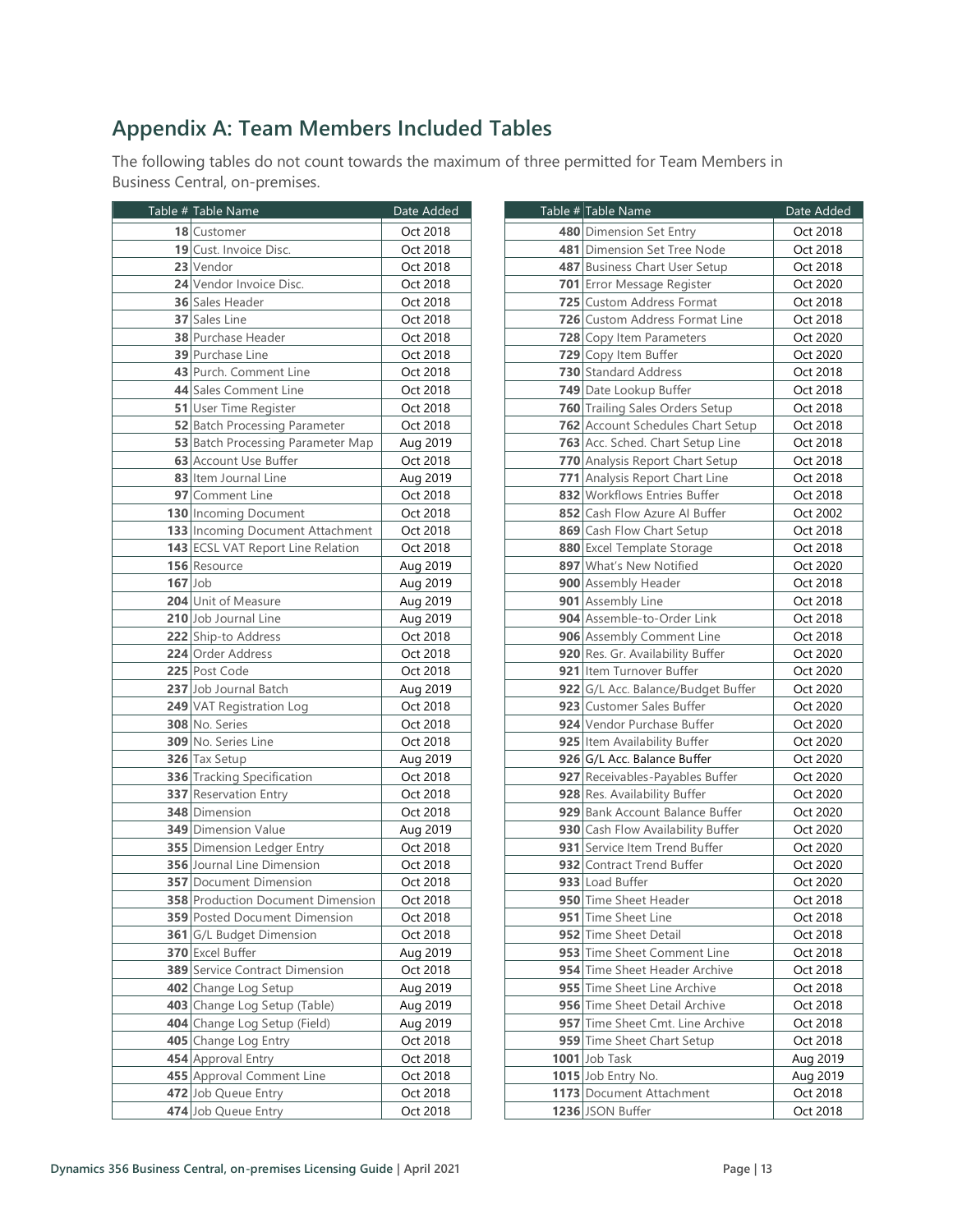| Table # Table Name                                       | Date Added           |  |
|----------------------------------------------------------|----------------------|--|
| 1306 User Preference                                     | Aug 2019             |  |
| 1311 Mini Last Used Chart                                | Oct 2018             |  |
| 1314 User Tours                                          | Oct 2018             |  |
| 1315 Purch. Price Line Disc. Buff.                       | Aug 2019             |  |
| 1319 Sales by Cust. Grp.Chart Setup                      | Oct 2018             |  |
| 1430 Role Center Notifications                           | Aug 2019             |  |
| 1432 Net Promoter Score Setup                            | Oct 2018             |  |
| 1433 Net Promoter Score                                  | Aug 2019             |  |
| 1436 Ess. Business Headline Per Usr                      | May 2020             |  |
| 1440 Headline RC Business Manager                        | Oct 2018             |  |
| 1441 Headline RC Order Processor                         | Oct 2018             |  |
| 1442 Headline RC Accountant                              | Oct 2018             |  |
| 1443 Headline RC Project Manager                         | Oct 2018             |  |
| 1444 Headline RC Relationship Mgt                        | Oct 2018             |  |
| 1445 Headline RC Administrator                           | Oct 2018             |  |
| 1446 Headline RC Team Member                             | Oct 2018             |  |
|                                                          |                      |  |
| 1447 Headline RC Prod. Planner                           | Oct 2018             |  |
| 1448 Headline RC Service Dispatch                        | Oct 2018             |  |
| 1458 RC Headlines User Data                              | May 2020             |  |
| 1470 Product Video Buffer                                | Oct 2018             |  |
| 1471 Product video Category                              | Aug 2019             |  |
| 1504 Workflow Step Instance                              | Oct 2018             |  |
| 1506 Workflow Table Relation Value                       | Oct 2018             |  |
| 1511 Notification Entry                                  | Oct 2018             |  |
| 1518 My Notifications                                    | Aug 2019             |  |
| 1519 Notification Context                                | Oct 2018             |  |
| 1522 Workflow Event Queue                                | Oct 2018             |  |
| 1523 Workflow Step Argument                              | Oct 2018             |  |
| 1524 Workflow Rule                                       | Oct 2018             |  |
| 1530 Workflow Step Instance Archive                      | Oct 2018             |  |
| 1531 Workflow Step Argument Archive                      | Oct 2018<br>Oct 2018 |  |
| 1542 Workflow Webhook Sub Buffer                         |                      |  |
| 1550 Restricted Record<br>1612 Office Admin. Credentials | Oct 2018<br>Aug 2019 |  |
| 1660 Payroll Setup                                       | Aug 2019             |  |
| 1661 Import G/L Transaction                              |                      |  |
| 1662 Payroll Import Buffer                               | Aug 2019             |  |
|                                                          | Aug 2019             |  |
| 1670 Option Lookup Buffer<br><b>1701</b> Deferral Header | Oct 2018<br>Oct 2018 |  |
|                                                          |                      |  |
| 1702 Deferral Line                                       | Oct 2018             |  |
| 1803 Assisted Setup                                      | Aug 2019<br>Oct 2018 |  |
| 1808 Aggregated Assisted Setup<br>2160 Calendar Event    |                      |  |
| 2161 Calendar Event User Config.                         | Oct 2018             |  |
| 2162 0365 C2Graph Event Settings                         | Aug 2019<br>Aug 2019 |  |
| 2163 0365 Sales Event                                    | Aug 2019             |  |
| 2190 0365 Sales Graph                                    | Oct 2018             |  |
| 2650 Email Printer Settings                              | Oct 2020             |  |
| 3905 Retention Policy Log Entry                          | Oct 2020             |  |
| 5050 Contact                                             | Oct 2018             |  |
| 5051 Contact Alt. Address                                |                      |  |
| 5052 Contact Alt. Addr. Date Range                       | Oct 2018             |  |
| <b>5053</b> Business Relation                            | Oct 2018<br>Oct 2018 |  |
| <b>5054</b> Contact Business Relation                    | Oct 2018             |  |
| 5056 Contact Mailing Group                               | Oct 2018             |  |
| 5058 Contact Industry Group                              | Oct 2018             |  |
| 5061 Rishp. Mgt. Comment Line                            | Oct 2018             |  |
| 5062 Attachment                                          | Oct 2018             |  |
|                                                          |                      |  |

|      | Table # Table Name<br>Date Added       |          |
|------|----------------------------------------|----------|
|      | 5065 Interaction Log Entry             | Oct 2018 |
|      | 5072 Campaign Entry                    | Oct 2018 |
|      | 5075 Logged Segment                    | Oct 2018 |
|      | 5078 Segment History                   | Oct 2018 |
|      | 5080 To-do                             | Oct 2018 |
|      | 5085 Contact Duplicate                 | Feb 2020 |
|      | 5086 Cont. Duplicate Search String     | Oct 2018 |
|      | 5092 Opportunity                       | Oct 2018 |
|      | 5093 Opportunity Entry                 | Oct 2018 |
|      | <b>5106</b> Document Dimension Archive | Oct 2018 |
|      | 5107 Sales Header Archive              | Oct 2018 |
|      | 5108 Sales Line Archive                | Oct 2018 |
|      | 5109 Purchase Header Archive           | Oct 2018 |
|      | 5110 Purchase Line Archive             | Oct 2018 |
|      | 5113 Contact Dupl. Details Buffer      | Oct 2018 |
|      | 5123 Inter. Log Entry Comment Line     | Oct 2018 |
|      | 5125 Purch. Comment Line Archive       | Oct 2018 |
|      | 5126 Sales Comment Line Archive        | Oct 2018 |
|      | <b>5127</b> Deferral Header Archive    | Oct 2018 |
|      | 5128 Deferral Line Archive             | Oct 2018 |
|      | 5150 Integration Page                  | Oct 2018 |
|      | 5151 Integration Record                | Oct 2018 |
|      | 5152 Integration Record Archive        | Oct 2018 |
|      | 5199 Attendee                          | Oct 2018 |
|      | 5200 Employee                          | Oct 2018 |
|      | <b>5201</b> Alternative Address        | Oct 2018 |
|      | <b>5203</b> Employee Qualifications    | Oct 2018 |
|      | 5205 Employee Relative                 | Oct 2018 |
|      | 5207 Employee Absence                  | Oct 2018 |
|      | 5214 Misc. Article Information         | Oct 2018 |
|      | 5328 CRM Synch Status                  | Oct 2020 |
|      | Microsoft Dynamics 365                 |          |
| 5330 | Connection Setup                       | Aug 2019 |
|      | 5373 CRM Full Synch. Review Line       | Oct 2018 |
|      | 5374 CRM Synch Conflict Buffer         | Oct 2018 |
|      | 5405 Production Order                  | Aug 2019 |
|      | 5406 Prod. Order Line                  | Aug 2019 |
|      | 5407 Prod. Order Component             | Aug 2019 |
|      | 5468 Picture Entity                    | Oct 2018 |
|      | 5475 Sales Invoice Entity Aggregate    | Oct 2018 |
|      | 5476 Sales Invoice Line Aggregate      | Aug 2019 |
|      | 5477 Purch. Inv. Entity Aggregate      | Aug 2019 |
|      | 5478 Purch. Inv. Line Aggregate        | Aug 2019 |
|      | 5479 Journal Lines Entity Setup        | Aug 2019 |
|      | 5480 Tax Group Buffer                  | Aug 2019 |
|      | 5481 Account Entity Setup              | Aug 2019 |
|      | 5487 Balance Sheet Buffer              | Oct 2018 |
|      | 5481 Account Entity Setup              | Aug 2019 |
|      | 5488 Trial Balance Entity Buffer       | Aug 2019 |
|      | 5489 Dimension Set Entry Buffer        | Aug 2019 |
|      | 5495 Sales Order Entity Buffer         | Oct 2018 |
|      | 5499 Aged Report Entity                | Oct 2018 |
|      | 5503 Acc. Schedule Line Entity         | Oct 2018 |
|      | 5504 Tax Area Buffer                   | Aug 2019 |
|      | 5505 Sales Quote Entity Buffer         | Aug 2019 |
|      | 5507 Sales Cr. Memo Entity Buffer      | Oct 2018 |
|      | 5509 Attachment Entity Buffer          | Oct 2018 |
|      | 5510 Employee Time Reg Buffer          | Oct 2020 |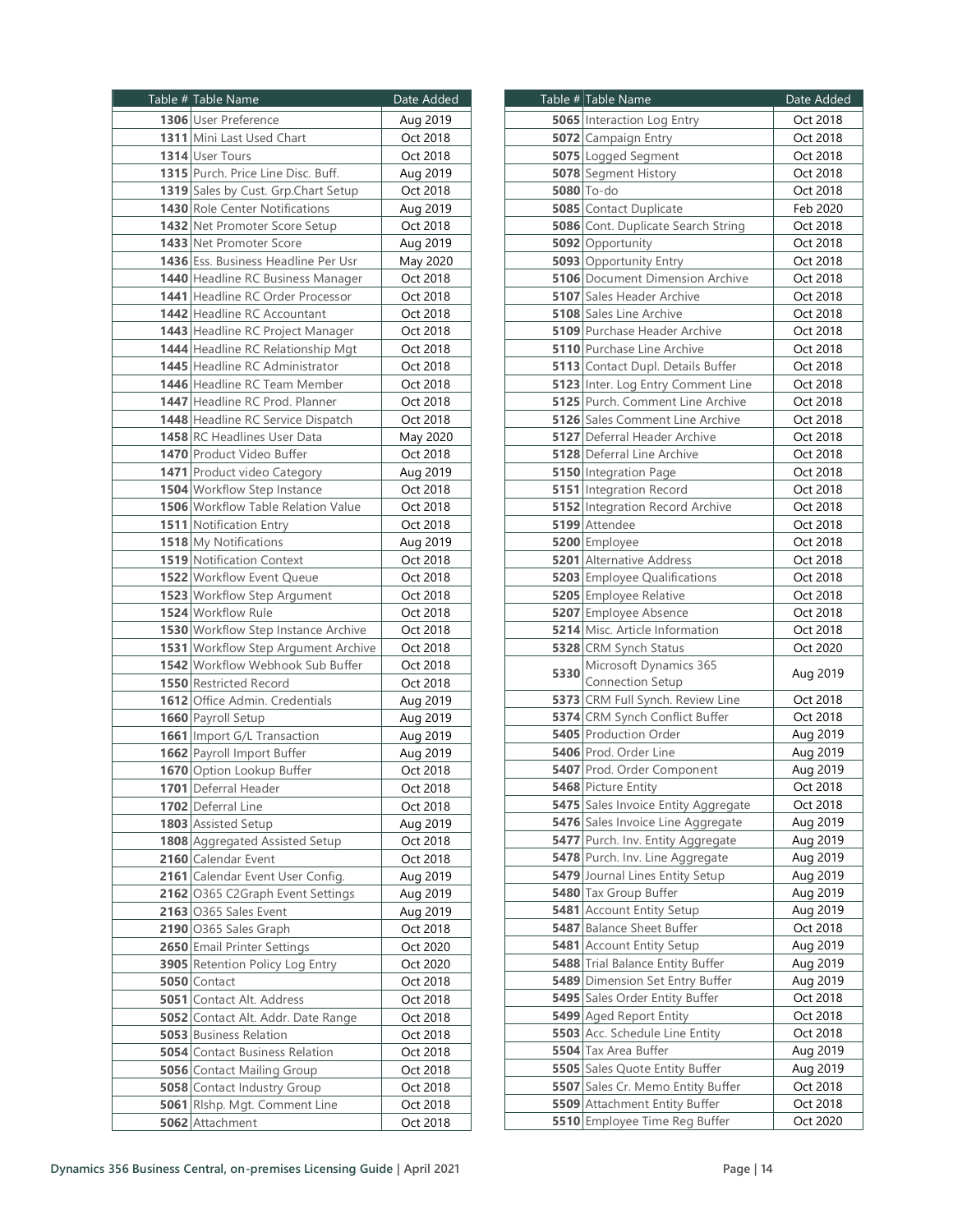|          | Table # Table Name                  | Date Added |  |
|----------|-------------------------------------|------------|--|
|          | <b>5648</b> FA Allocation Dimension | Oct 2018   |  |
|          | 5720 Manufacturer                   | Aug 2019   |  |
|          | 5765 Warehouse Request              | Oct 2018   |  |
|          | 5766 Warehouse Activity Header      | Oct 2018   |  |
|          | 5767 Warehouse Activity Line        | Aug 2019   |  |
|          | 5770 Warehouse Comment Line         | Aug 2019   |  |
|          | 5772 Registered Whse. Activity Hdr. | Oct 2018   |  |
|          | 5773 Registered Whse. Activity Line | Oct 2018   |  |
|          | 5806 Contact Duplicate Search       | Oct 2018   |  |
|          | 5809 Item Charge Assignment (Sales) | Oct 2018   |  |
|          | 5814 Inventory Period               | Oct 2018   |  |
|          | 6304 Power BI User Configuration    | Oct 2018   |  |
|          | 6306 Power BI Report Labels         | Oct 2018   |  |
|          |                                     | Oct 2018   |  |
|          | 6307 Power BI Report Uploads        |            |  |
|          | 6308 Power BI Ongoing Deployments   | Oct 2018   |  |
|          | 6309 Power BI Service Status Setup  | Oct 2018   |  |
|          | 6310 Power BI Customer Reports      | Oct 2018   |  |
|          | 6505 Lot No. Information            | Aug 2019   |  |
|          | 6550 Whse. Item Tracking Line       | Oct 2018   |  |
|          | 7002 Sales Price                    | Oct 2018   |  |
|          | 7004 Sales Line Discount            | Oct 2018   |  |
|          | 7007 Price Calculation Buffer       | Oct 2020   |  |
|          | 7012 Purchase Price                 | Oct 2018   |  |
|          | 7014 Purchase Line Discount         | Oct 2018   |  |
|          | 7135 Item Budget Dimension          | Oct 2018   |  |
|          | 7310 Warehouse Journal Batch        | Oct 2018   |  |
|          | 7311 Warehouse Journal Line         | Oct 2018   |  |
|          | 7312 Warehouse Entry                | Oct 2018   |  |
|          | 7313 Warehouse Register             | Oct 2018   |  |
|          | 7318 Posted Whse. Receipt Header    | Oct 2018   |  |
|          | 7319 Posted Whse. Receipt Line      | Oct 2018   |  |
|          | 7320 Warehouse Shipment Header      | Oct 2018   |  |
|          | 7321 Warehouse Shipment Line        | Oct 2018   |  |
|          | 7322 Posted Whse. Shipment Header   | Oct 2018   |  |
|          | 7323 Posted Whse. Shipment Line     | Oct 2018   |  |
|          | 7324 Whse. Put-away Request         | Oct 2018   |  |
|          | 7325 Whse. Pick Request             | Oct 2018   |  |
|          | 7326 Whse. Worksheet Line           | Oct 2018   |  |
|          | 7331 Whse. Internal Put-away Header | Oct 2018   |  |
|          | 7332 Whse. Internal Put-away Line   | Oct 2018   |  |
|          | 7351 Lot Bin Buffer                 | Oct 2020   |  |
| 7354 Bin |                                     | Oct 2018   |  |
|          | 7800 MS-Event Emitter Event Codes   | Oct 2018   |  |
|          | 8400 Record Set Definition          | Aug 2019   |  |
|          | 8401 Record Set Tree                | Aug 2019   |  |
|          | 8450 Field Buffer                   | Oct 2018   |  |
|          | 8620 Config. Tmpl. Selection Rules  | Oct 2018   |  |
|          | 8888 Email Outbox                   | Oct 2020   |  |
|          | 8889 Sent Email                     | Oct 2020   |  |
|          | 8890 Sent email for User            | Oct 2020   |  |
|          | 8891 Email Outbox for User          | Oct 2020   |  |
|          | 8900 Email Message                  | Oct 2020   |  |
|          | 8901 Email Error                    | Oct 2020   |  |
|          | 8903 Email Recipient                | Oct 2020   |  |
|          | 8904 Email Message Attachment       | Oct 2020   |  |
|          | 9001 User Group Member              | Aug 2019   |  |
|          | 9002 User Group Access Control      | Aug 2019   |  |
|          | 9003 User Group Permission Set      | Aug 2019   |  |
|          |                                     |            |  |

|                   | Table # Table Name                        | Date Added |  |
|-------------------|-------------------------------------------|------------|--|
|                   | 9004 Subscription Plan                    | Aug 2019   |  |
|                   | 9005 User Plan                            | Aug 2019   |  |
|                   | 9006 Plan Permission Set                  | Aug 2019   |  |
|                   | 9007 User Group Plan                      | Aug 2019   |  |
|                   | 9008 User Login                           | Aug 2019   |  |
|                   | 9009 Permission Set Buffer                | Oct 2018   |  |
|                   | 9050 Warehouse Basic Cue                  | Oct 2018   |  |
|                   | 9051 Warehouse WMS Cue                    | Oct 2018   |  |
|                   | 9052 Service Cue                          | Oct 2018   |  |
|                   | 9053 Sales Cue                            | Oct 2018   |  |
|                   |                                           |            |  |
|                   | 9054 Finance Cue<br>9055 Purchase Cue     | Oct 2018   |  |
|                   |                                           | Oct 2018   |  |
|                   | 9090 Autocomplete Address                 | Oct 2018   |  |
|                   | 9091 Postcode Service Config              | Aug 2019   |  |
|                   | 9144 Approvals Activities Cue             | Oct 2020   |  |
|                   | 9150 My Customer                          | Oct 2018   |  |
|                   | 9151 My Vendor                            | Oct 2018   |  |
|                   | 9152 My Item                              | Oct 2018   |  |
|                   | 9153 My Account                           | Aug 2019   |  |
|                   | 9176 Experience Tier Setup                | Oct 2018   |  |
|                   | 9177 Experience Tier Buffer               | Oct 2018   |  |
|                   | 9178 Application Area Setup               | Aug 2019   |  |
|                   | 9179 Application Area Buffer              | Aug 2019   |  |
|                   | 9180 Generic Chart Setup                  | Oct 2018   |  |
|                   | 9400 Media Repository                     | Aug 2019   |  |
|                   | 9500 Email Item                           | Oct 2018   |  |
|                   | 9501 Email Attachment                     | Oct 2018   |  |
|                   | 9510 Email Parameter                      | Oct 2018   |  |
|                   | 9852 Permission Buffer                    | Oct 2020   |  |
|                   | 9888 SmartList Export Results             | Oct 2020   |  |
|                   | 9889 SmartList Import Results             | Oct 2020   |  |
|                   |                                           |            |  |
|                   | 10800 Acc. Schedule Name (FR)             | Aug 2019   |  |
|                   | 10801 Acc. Schedule Line (FR)             | Aug 2019   |  |
|                   | 10825 Shipment Invoiced (FR)              | Aug 2019   |  |
|                   | 10860 Payment Class (FR)                  | Aug 2019   |  |
|                   | 10861 Payment Status (FR)                 | Aug 2019   |  |
|                   | 10862 Payment Step (FR)                   | Aug 2019   |  |
|                   | 10863 Payment Step Ledger (FR)            | Aug 2019   |  |
|                   | 10864 Payment Post Buffer (FR)            | Aug 2019   |  |
|                   | 10865 Payment Header (FR)                 | Aug 2019   |  |
|                   | 10866 Payment Line (FR)                   | Aug 2019   |  |
|                   | 10867 Payment Header Archive (FR)         | Aug 2019   |  |
|                   | 10868 Payment Line Archive (FR)           | Aug 2019   |  |
|                   | 10869 Bank Account Buffer (FR)            | Aug 2019   |  |
|                   | 10870 Payment Address (FR)                | Aug 2019   |  |
|                   | 10871 Unreal. CV Ledg. Entry Buffer (FR)  | Aug 2019   |  |
|                   | 12170 Payment Lines (IT)                  | Oct 2018   |  |
|                   | 13758 Str. Order Archive Details (IN)     | Aug 2019   |  |
|                   | 13792 Structure Header (IN)               | Aug 2019   |  |
|                   | 13793 Structure Details (IN)              | Aug 2019   |  |
|                   | 13795 Structure Order Details             | Aug 2019   |  |
|                   | 13799 Str Order Line Archive Details (IN) | Aug 2019   |  |
|                   | 16300 Range 16300-16700 (IN)              | Aug 2019   |  |
|                   |                                           |            |  |
|                   | 28002 Address Buffer (APAC)               | Aug 2019   |  |
|                   | 31130 Certificate CZ Code (CZ)            | Aug 2019   |  |
|                   | 31131 Certificate CZ (CZ)                 | Aug 2019   |  |
|                   | 99000850 Planning Assignment              | Oct 2018   |  |
| 99008535 TempBlob |                                           | Aug 2019   |  |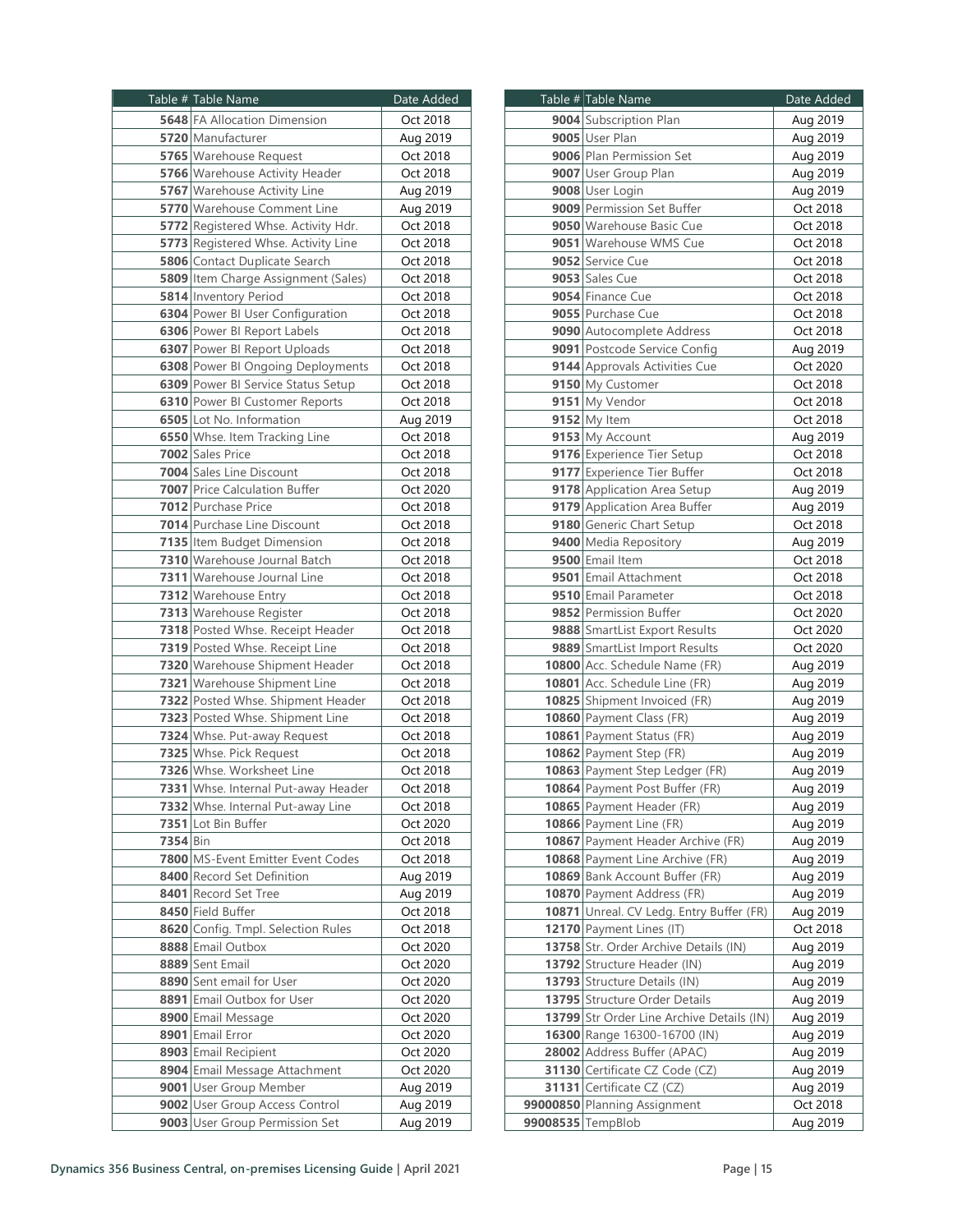| Table # Table Name     |                                      | Date Added |
|------------------------|--------------------------------------|------------|
|                        | 2000000067 User Default Style Sheet  | Oct 2018   |
| 2000000068 Record Link |                                      | Oct 2018   |
|                        | 2000000073 User Personalization      | Oct 2018   |
|                        | 2000000075 User Metadata             | Oct 2018   |
|                        | 2000000080 Page Data Personalization | Oct 2018   |
|                        | 2000000111 Session Event             | Oct 2018   |
|                        | 2000000159 Data Sensitivity          | Aug 2019   |
|                        | 2000000175 Scheduled Task            | Aug 2019   |
|                        | 2000000185 Tenant Media Thumbnails   | Aug 2019   |
|                        | 2000000226 Query Navigation          | Oct 2020   |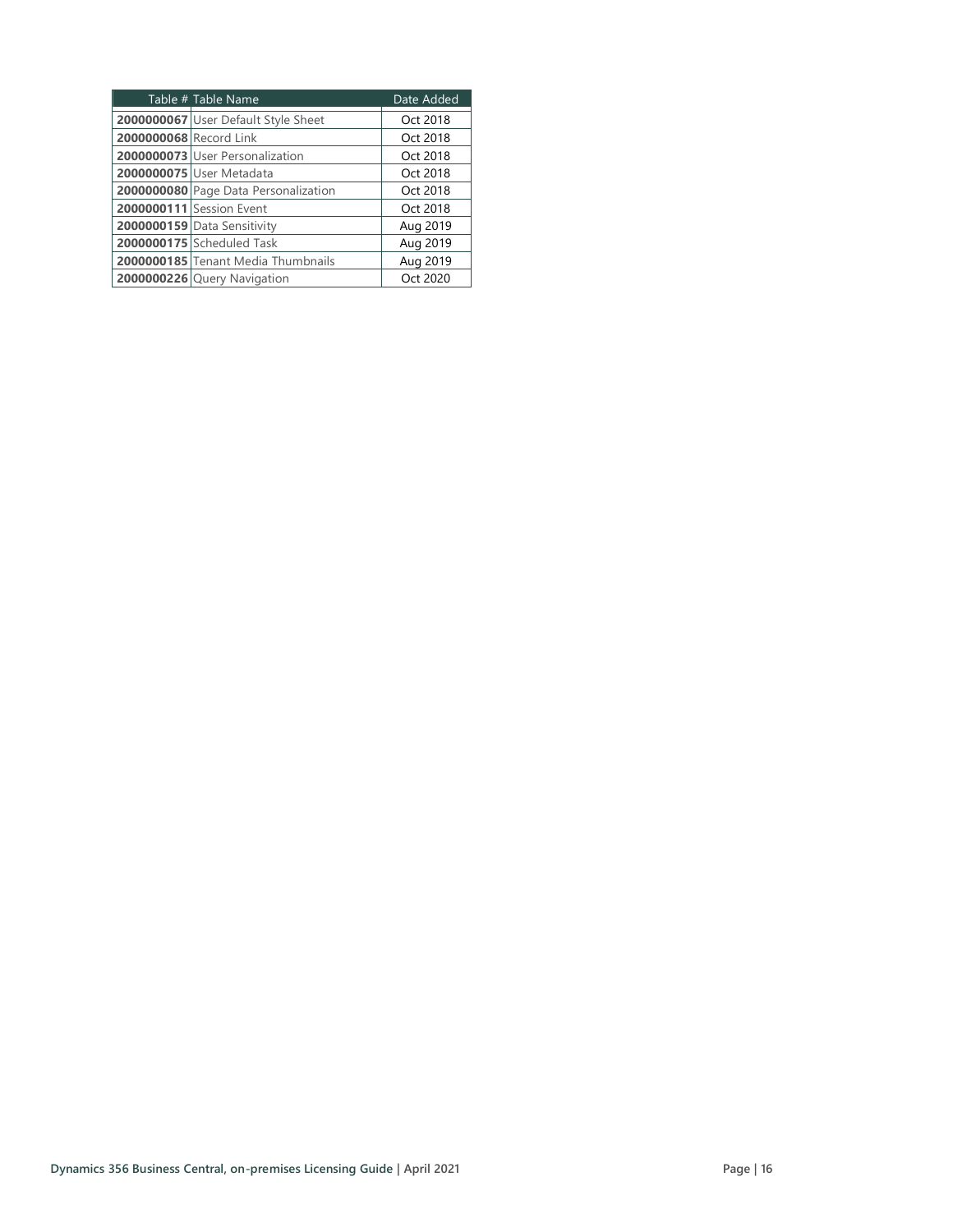# <span id="page-18-0"></span>**Appendix B: Dynamics 365 License List and Definitions**

| Dynamics 365 Licenses:                     | Written as:   |
|--------------------------------------------|---------------|
| Dynamics 365 Business Central Device       | <b>Device</b> |
| Dynamics 365 Business Central Essentials   | Essentials    |
| Dynamics 365 Business Central Premium      | Premium       |
| Dynamics 365 Business Central Team Members | Team Members  |

### **Definitions:**

<span id="page-18-1"></span>**Named CALs** are assigned on a "named user" basis, meaning each user requires a separate user License; named user licenses cannot be shared but an individual with a named user license may access the service through multiple devices.

<span id="page-18-2"></span>**User SALs**, only available in the subscription Licensing model, grant individual users the right to access the application irrespective of the number of users simultaneously accessing the application. Like named CALs, a unique user SAL must be assigned to each individual user that will access the solution functionality. SALs are specific to an individual and cannot be shared.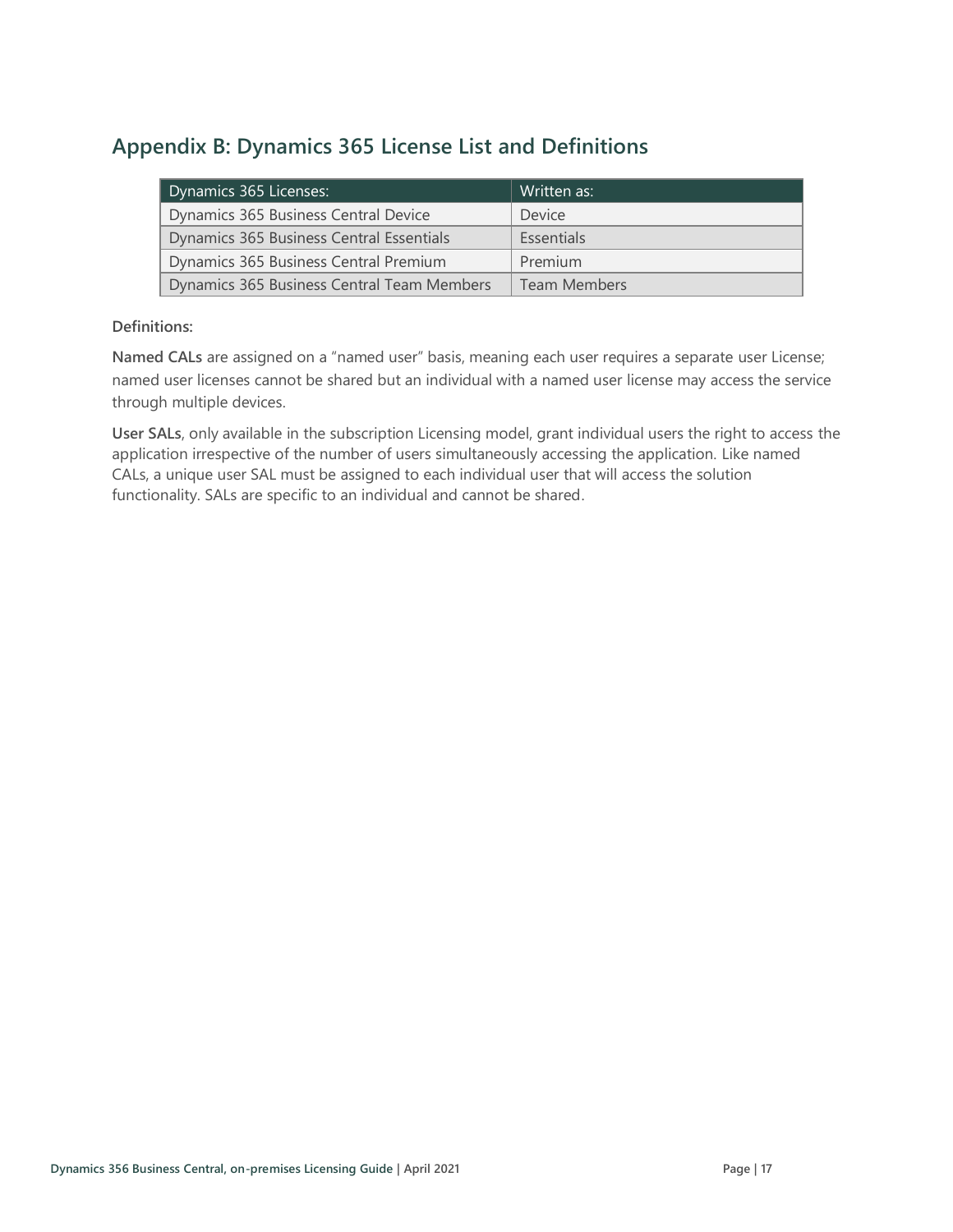# <span id="page-19-0"></span>**Appendix C: Additional Resources**

| Microsoft Dynamics 365                        | https://www.microsoft.com/dynamics/default.aspx             |  |
|-----------------------------------------------|-------------------------------------------------------------|--|
| Software License Terms (SLT)                  | https://go.microsoft.com/fwlink/?linkid=2009120&clcid=0x409 |  |
|                                               | https://mbs.microsoft.com/customersource/Global/news-       |  |
| Support                                       | events/news-events/news/Service-Plans                       |  |
| CustomerSource                                | https://mbs.microsoft.com/customersource/                   |  |
| Dynamics 365 Business Central Licensing Guide | https://go.microsoft.com/fwlink/?LinkId=871590&clcid=0x409  |  |